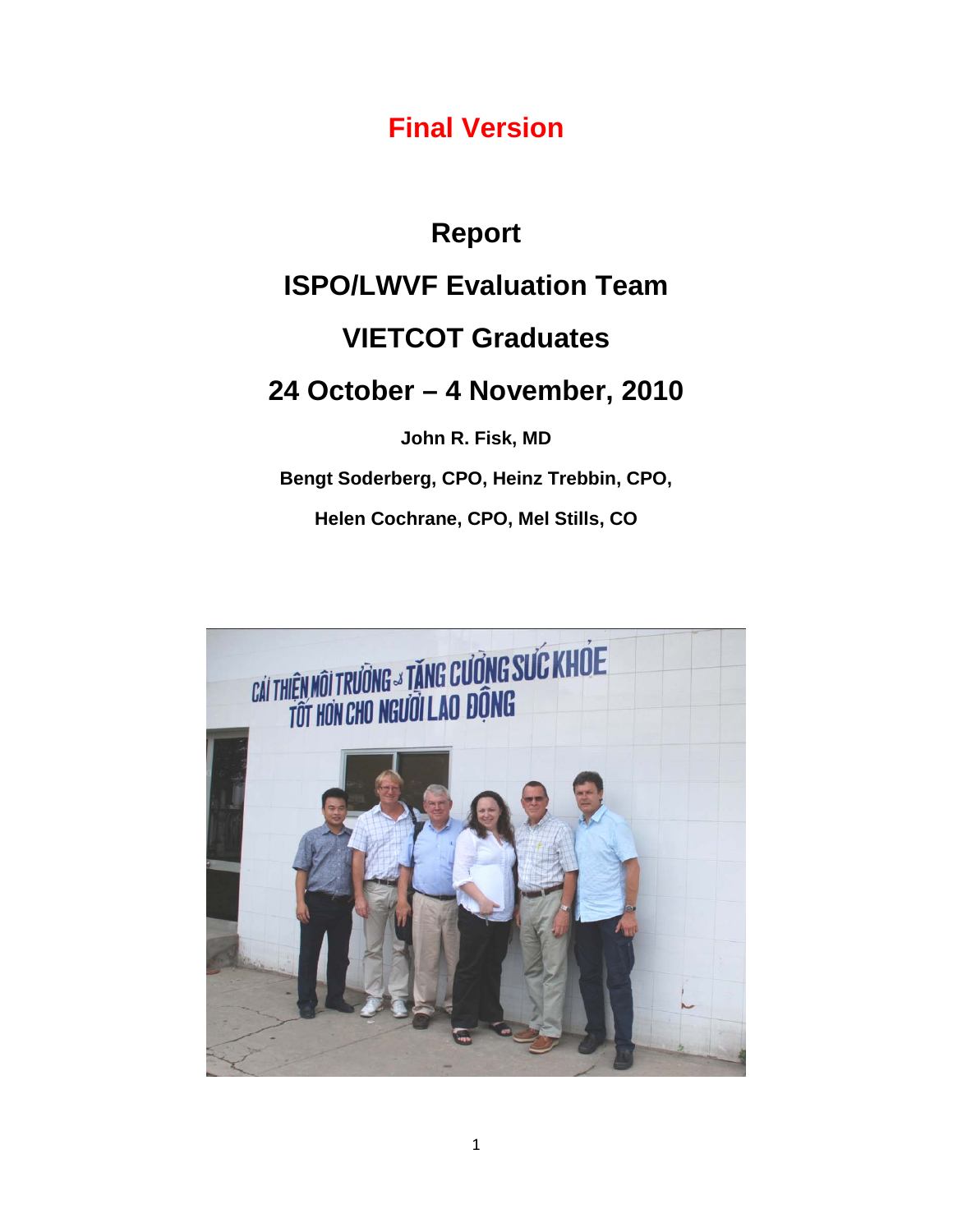#### **Executive Summary**

An evaluation team representing the International Society for Prosthetics and Orthotics (ISPO) consisting of one orthopaedic surgeon and four prosthetic/orthotic educators conducted a field visit to Vietnam in late October and early November, 2010 as part of the USAID/ISPO grant having three purposes; to evaluate the effectiveness of the education of the Vietnamese Center for Orthopaedic Technology (VIETCOT) graduates, to look at end user services in Vietnam and to develop an efficient evaluation process for future such missions in other countries. Seven centers were visited. Thirty-two graduates and their work with 39 clients were evaluated.

The evaluation team concluded that the graduates were almost universally well trained, provided safe and effective care and sound prosthetic and orthotic services in their communities. Their services were limited primarily by available materials and components. There are a number of areas, largely having to do with practice management and record keeping, which need to be improved and might be addressed by specific educational programs at VIETCOT.

VIETCOT is recognized throughout Vietnam for its expertise in training P&O service providers. It sets the standard in Vietnam and is a resource through its relationship with ISPO for continuing education. It suffers from limited funding resources and is unable to meet the current demands for clinicians.

VIETCOT has benefited from USAID/ISPO support to date and it is the conclusion of this field visit that the support should continue or expanded. A number of specific recommendations for the future are included in this report.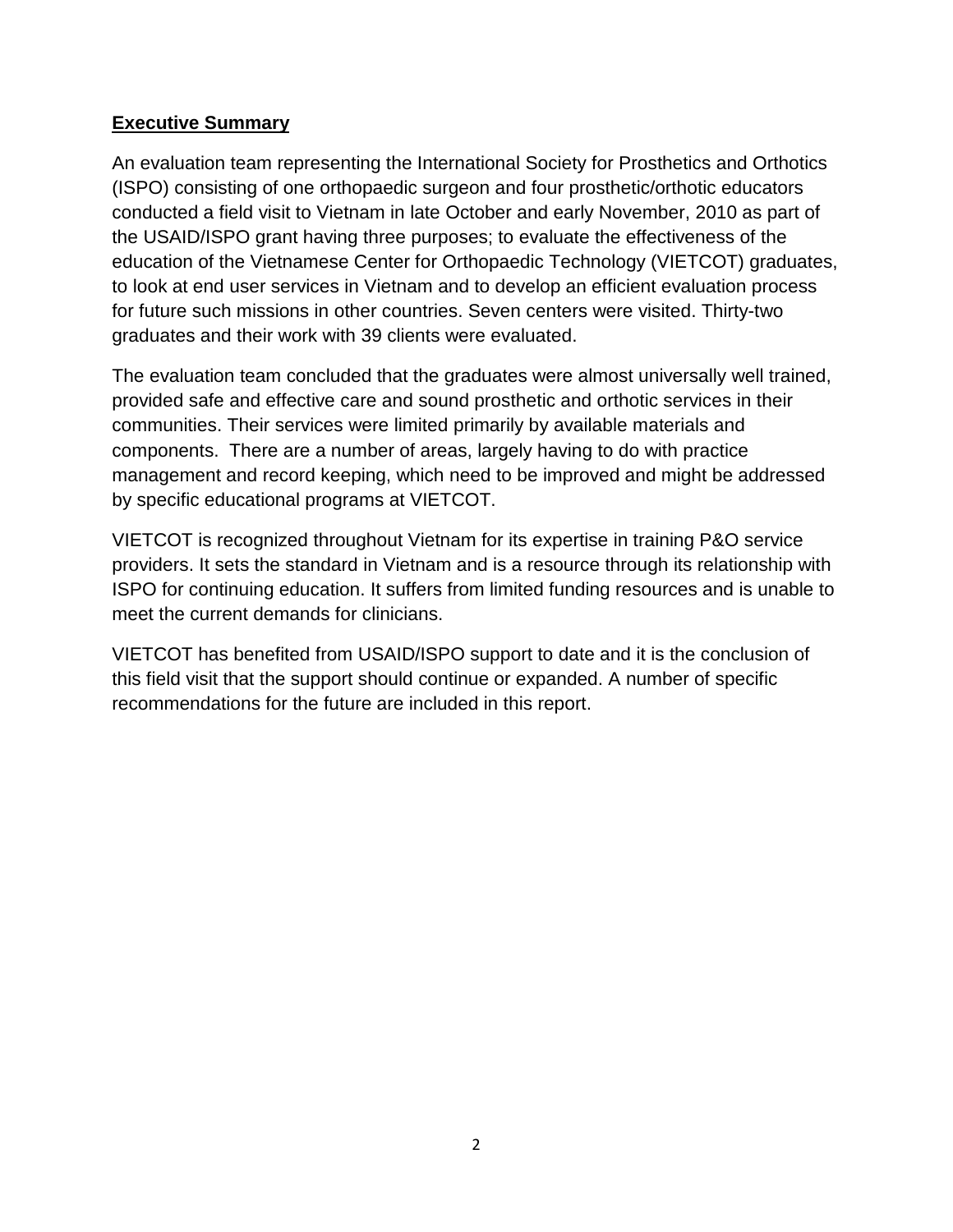# **Table of Contents**

# Page

| 2  | <b>Executive Summary</b>                      |
|----|-----------------------------------------------|
| 5  | <b>Purpose and Objectives</b>                 |
| 5  | <b>Previous Activities</b>                    |
| 6  | <b>Country Considerations</b>                 |
| 6  | P&O in Vietnam, Historical perspective        |
| 8  | <b>Current situation in Vietnam</b>           |
| 10 | The school, VIETCOT                           |
| 10 | <b>Graduate Assessment Process</b>            |
| 10 | The team                                      |
| 11 | <b>Methods</b>                                |
| 11 | <b>Outcomes</b>                               |
| 13 | <b>Evaluation forms</b>                       |
| 13 | <b>Evaluation process</b>                     |
| 13 | <b>Services in Vietnam</b>                    |
| 14 | <b>Sites Visited</b>                          |
| 15 | <b>VIETCOT</b>                                |
| 15 | <b>Bach Mai</b>                               |
| 16 | <b>National Pediatric Institute</b>           |
| 17 | <b>Thai Binh</b>                              |
| 18 | DaNang                                        |
| 19 | <b>Orthopaedic Rehabilitation Center HCMC</b> |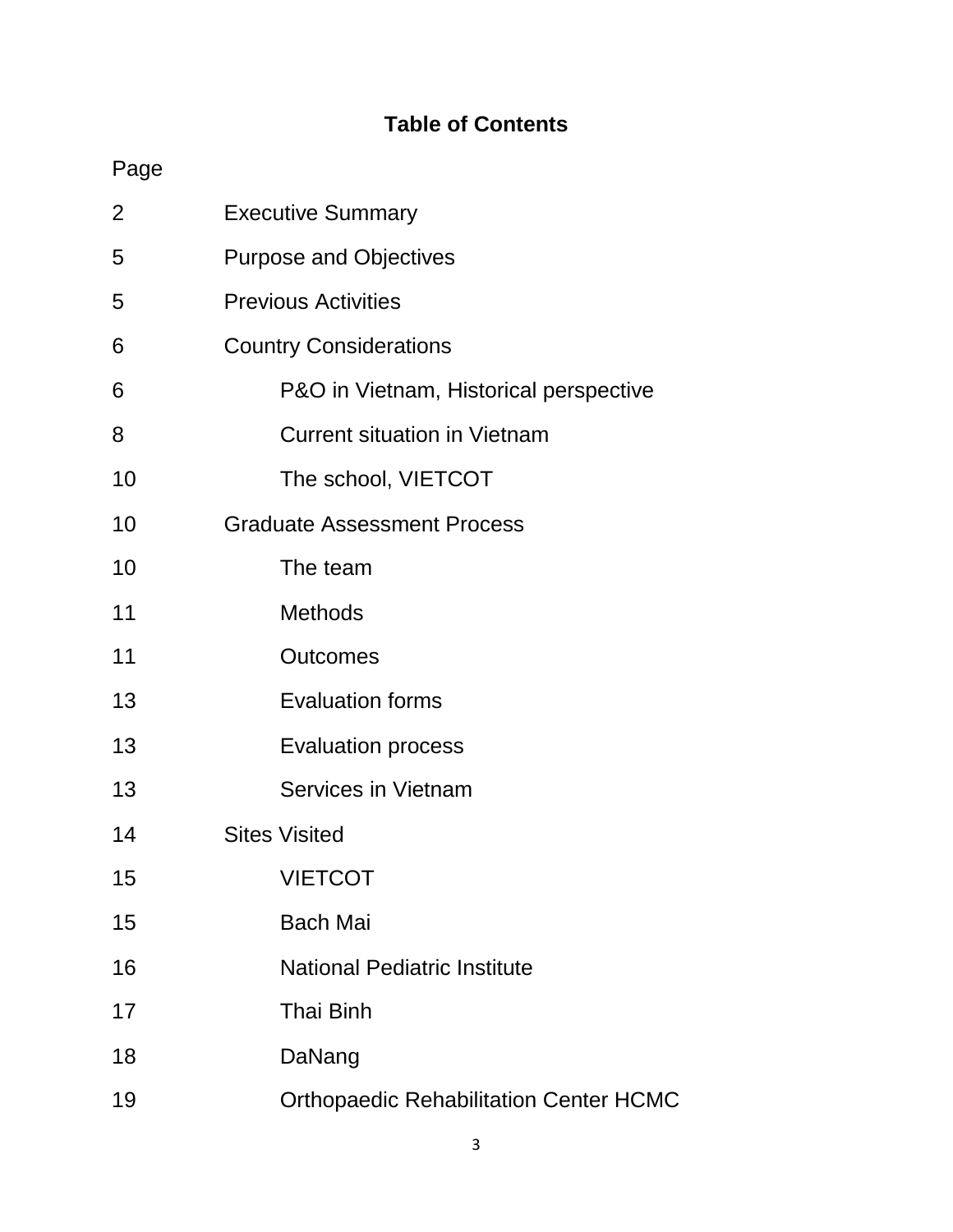| 20 | Can Tho                           |  |  |  |
|----|-----------------------------------|--|--|--|
| 22 | <b>Graduate Observation Data</b>  |  |  |  |
| 22 | <b>Team Comments</b>              |  |  |  |
| 22 | <b>Evaluation Related</b>         |  |  |  |
| 23 | <b>School Related</b>             |  |  |  |
| 23 | Conclusions                       |  |  |  |
| 24 | <b>Evaluation process</b>         |  |  |  |
| 24 | <b>Graduate issues</b>            |  |  |  |
| 24 | <b>School issues</b>              |  |  |  |
| 25 | <b>Country issues</b>             |  |  |  |
| 25 | Recommendations                   |  |  |  |
| 25 | <b>Evaluation process</b>         |  |  |  |
| 26 | <b>VIETCOT</b>                    |  |  |  |
| 27 | <b>Future ISPO Considerations</b> |  |  |  |
| 27 | Appendixes                        |  |  |  |
|    | <b>Team instructions</b>          |  |  |  |
|    | <b>Orthotic Evaluation From</b>   |  |  |  |
|    | <b>Prosthetic Evaluation Form</b> |  |  |  |

N.B. This report reflects input and contributions from all of the members of the team and has been reviewed by each of them.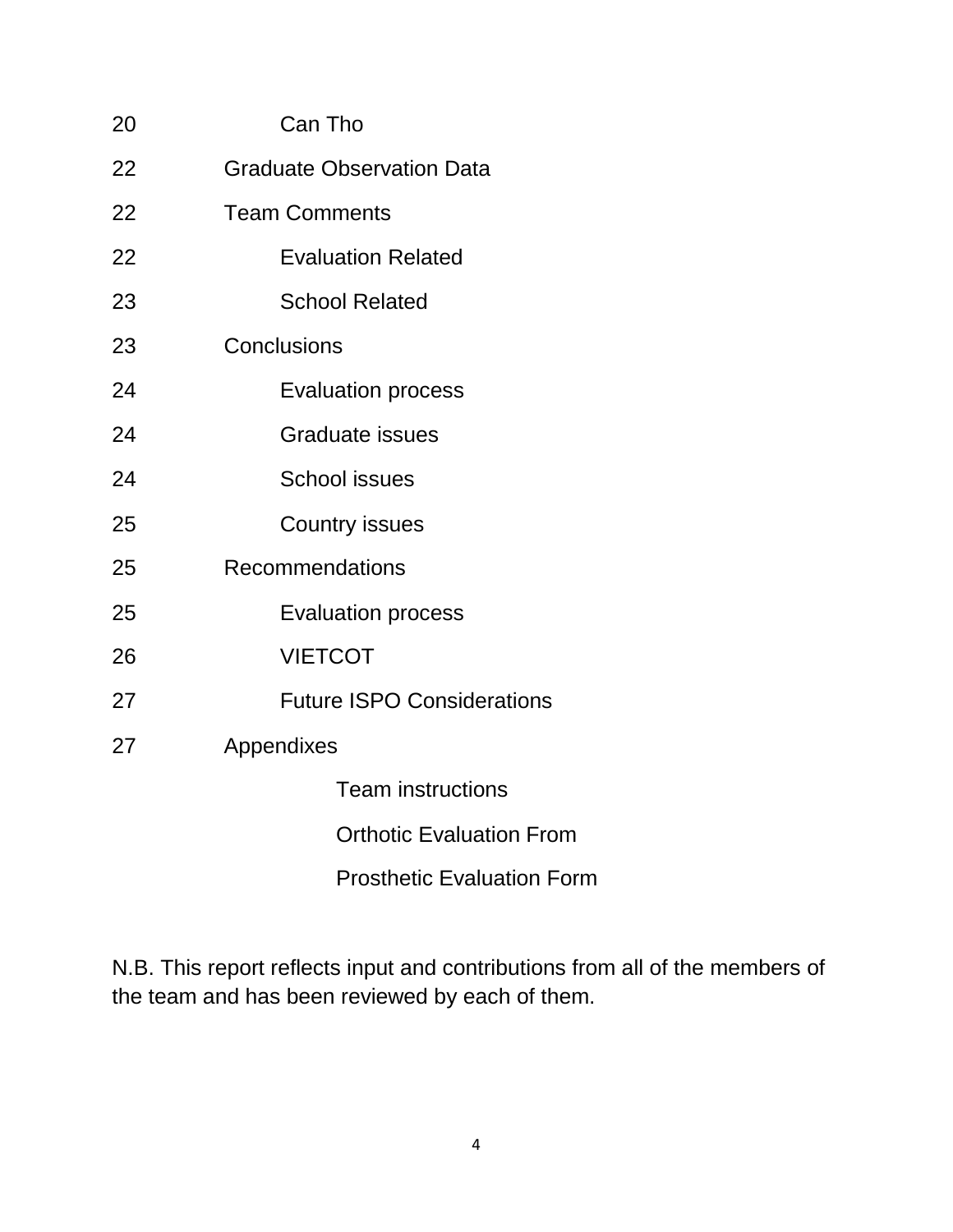## **Purpose**

In accordance with the Cooperative Agreement No.DFD-0-00-08-00309-00 between United States Agency for International Development (USAID) and the International Society for Prosthetics and Orthotics (ISPO) for the funding of a program entitled *"Rehabilitation of Physically Disabled People in Developing Countries",* September 30, 2008, (Grant) and in compliance with proposed evaluations enumerated in that Grant an ISPO team of evaluators traveled to Vietnam and conducted an evaluation in late October and early November, 2010.

#### **Objectives** (As stated in the Grant)

- 1. "Evaluate the impact on its society of the P&O education program in the country visited."
- 2. "Conduct a graduate feed-back questionnaire."
- 3. "Assess the impact on the end-user in the country evaluated."
- 4. "Conduct a field follow-up by community rehabilitation workers (CBR)."

Specifically the Grant suggested comparing work performed by Cat I and Cat II graduates, assess the impact of the P&O educational curriculum on the needs of the disabled in Vietnam as a whole, collect feedback from Disabled Peoples Organizations (DPO), and provide feedback for VIETCOT in order to facilitate improvement in their educational programs.

Lastly the evaluation team was to give a critical assessment of the evaluation process and data gathering forms and to provide suggestions for future such ventures.

#### **Previous Activities**

Graduate evaluations have been conducted for ISPO-accredited Prosthetic/Orthotic Training Schools in Tanzania, Cambodia, El Salvador, Pakistan, India, Laos and Vietnam. These past assessments primarily focused on the prosthetic and orthotic devices, specifically those for the lower limb, as to their fit, function and construction. ISPO leadership has recognized that the assessment of a device is one indicator of training but that there are other factors that also must be considered when evaluating the effectiveness of training programs on prosthetic-orthotic service delivery in any country. More focus was placed during this field visit on graduate interviews and client case presentations by graduates of the VIETCOT program. This graduate assessment is not a scientific study with measurable results but is a subjective assessment of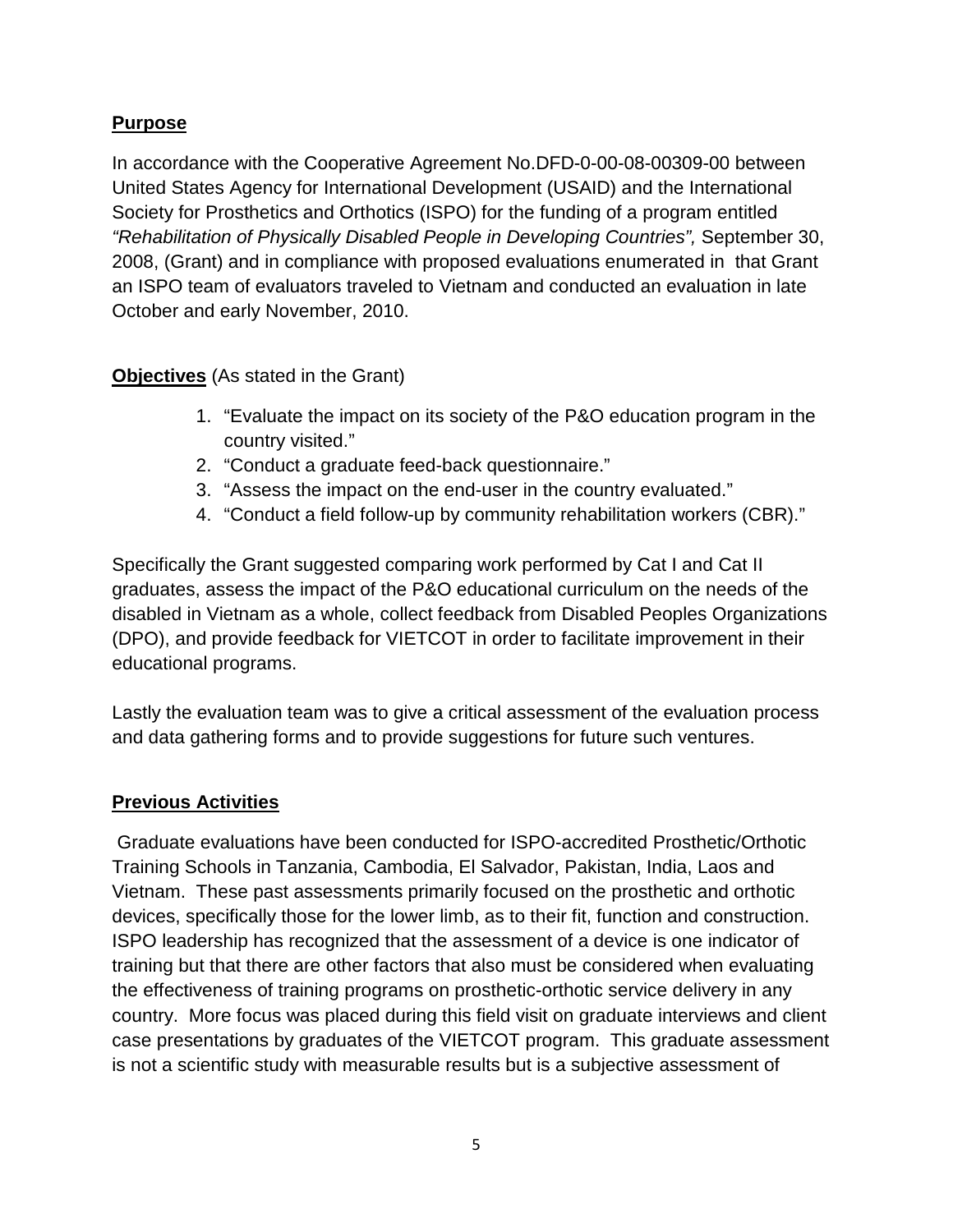service provided and is based on observations done by medical and P&O professionals well-experienced in the prescription and delivery of P&O services.

A graduate questionnaire process has previously been conducted for school graduates and was not a part of this field visit.

## **Country Considerations - Vietnam**



#### **Prosthetic/Orthotic Services in Vietnam, a Historical Perspective**

Vietnam has had nearly a five-decade history of conflict within its borders. War injuries, accidental detonations of old war munitions, disruptions in the development of medical/surgical/immunization services and road and industrial accidents have all contributed heavily to the national need for rehabilitation services. Polio spread through the country because of disrupted immunization programs, children with clubfeet were untreated, the lack of pre- and post-natal care resulted in increased numbers of children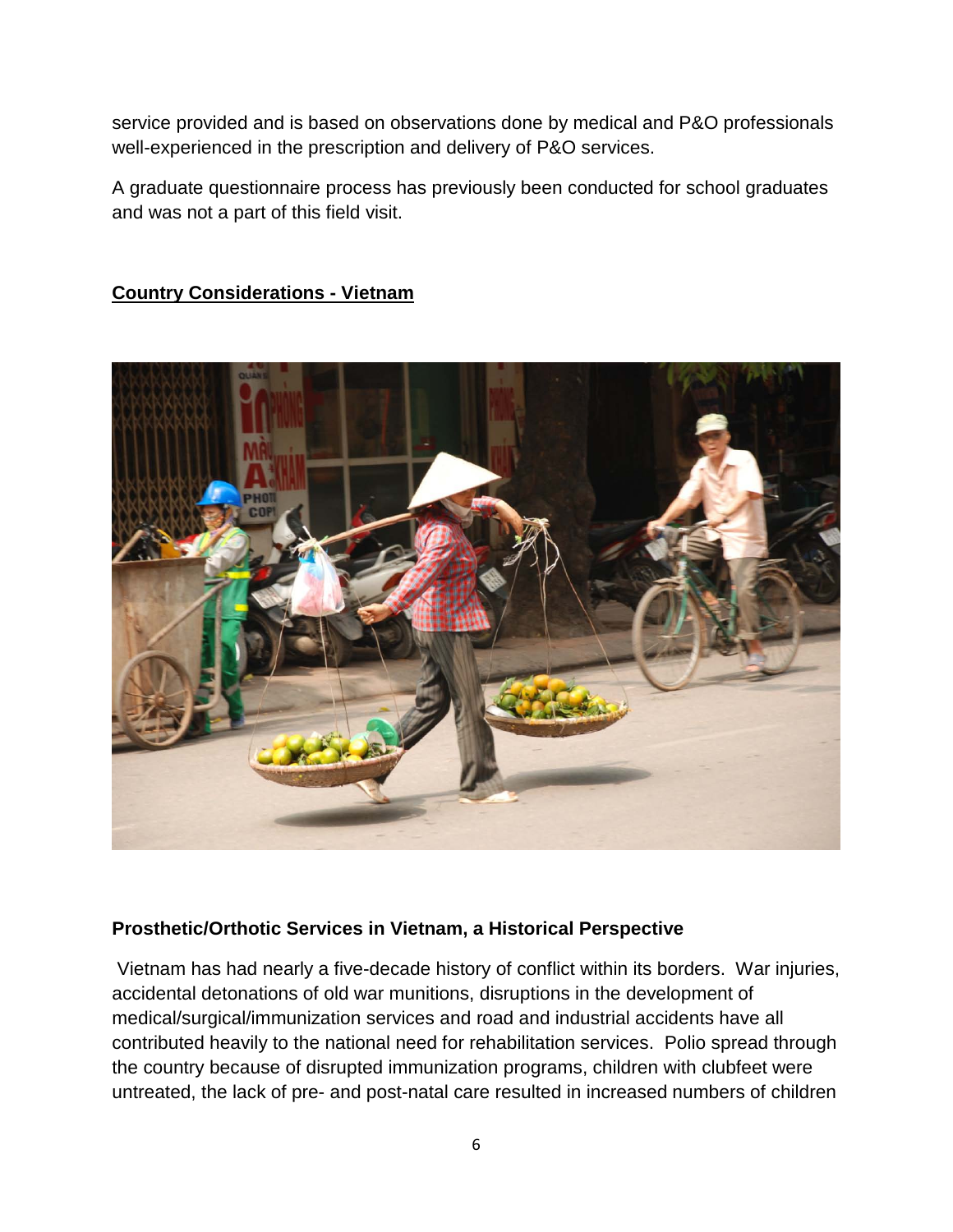with cerebral palsy, disease and trauma all resulted in thousands of Vietnamese requiring rehabilitation services, some for decades.

The United States Agency for International Development (USAID) funded a project managed by the World Rehabilitation Fund in 1965 to develop medical rehabilitation, vocational training and prosthetic/orthotic services, first in Saigon and later in DaNang, Qui Nhon, Can Tho, and Thu Doc. The last center was built with funding from New Zealand. These centers were active until 1994, but the warring activities between 1965 and 1994 severely limited their ability to develop services.

The US Government again began to address the issues of disabilities in Vietnam following a fact-finding mission to Vietnam by a team of experts lead by General John W. Vessey. That 1987 report indicated that there were an estimated 300,000 persons with disabilities who were unable to work. There had been no national census, much of the country was not easily accessible, and the estimates were only of those with a very visible disability, with amputation being the most obvious. Amputee numbers were first set at 60,000 but were later established at closer to 100,000.

Organized prosthetic services began to arrive in Vietnam starting with the International Committee of the Red Cross (ICRC) in 1988. The Prosthetic Research Foundation (PRF) made initial contact with the Vietnam Ministry of Labor, Invalids and Social Affairs (MOLISA) in 1989 which led to the opening of a clinic in Hanoi in 1991. Other organizations, American Friends Service Committee, World Vision, and Vietnam Assistance to the Handicapped (VANH) all began prosthetic services at about this same time frame in cities primarily in the south of the country.

The majority of existing prosthetic services in Vietnam were found to operate based on a market economy, fee for service. Services were primarily available to those with government sponsorship. Veterans of the South Vietnamese military were not eligible for government sponsorship. The primary focus of USAID support was the establishment of services for those individuals who did not have sponsorship.

Those workshops that were first established were confronted with thousands waiting for service. Patients with post-polio paralysis had gone without orthotic service, and some amputees had never had a limb provided. Amputees made their own limbs by using whatever materials they could adapt, such as metal tubes, bamboo, sticks, pegs and rags for padding. Prosthetic/orthotic services were an extreme challenge, having limited technical and material support.

As prosthetic services were being developed, waiting lists were reduced and more attention was given to addressing the quality of services provided. Some of the nongovernmental organizations (NGOs) believed in the use of local technologies and material resulting in what was described as primitive technologies. Others used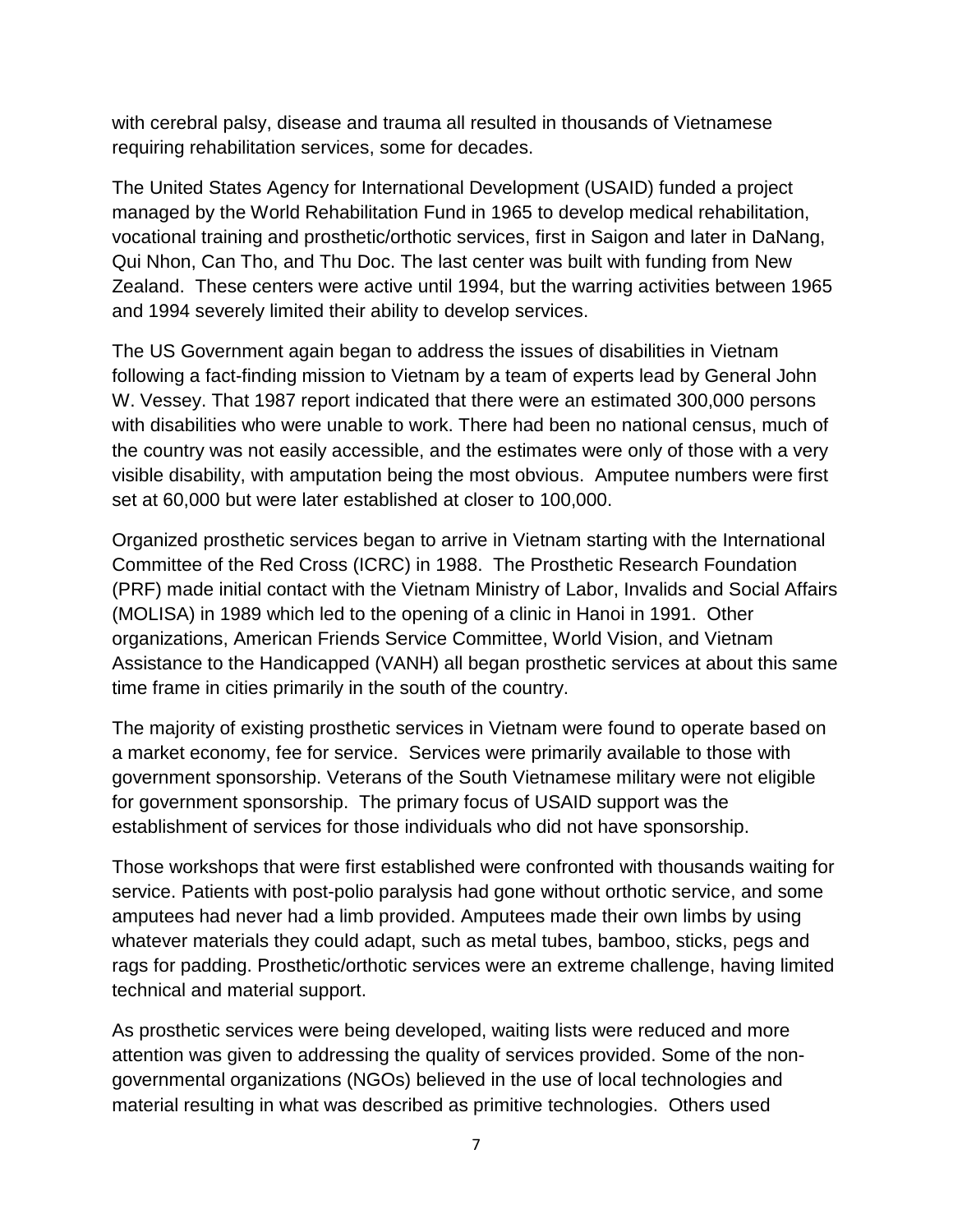primarily imported components and even sophisticated computer technologies. These approaches eventually proved unsuitable. Training varied from classroom to "on the job" experiences, but there wasn't a consistency in trainers or their qualifications. ISPO approached USAID/LWVF in 1994 for grant support to establish internationally accepted standards and guidelines for prosthetic provision. They sponsored the ISPO Consensus Conference on Appropriate Prosthetic Technology for Developing Countries in June of 1995 and it was held in Phnom Penh, Cambodia. Later consensus conferences have addressed orthotic services and wheelchair provision. Those standards are now followed today by NGOs, national governments and the World Health Organization (WHO).

#### **Current P&O Situation in Vietnam**

There are currently approximately 31 government prosthetic/orthotic service centers in Vietnam. There are also a number of private workshops and individual private initiatives.

Through grants and cooperative agreements, USAID/LWVF has aided in the establishment of prosthetic/orthotic services in:

- Bach Mai- Hanoi
- National Institute of Pediatrics-Hanoi
- Ba Vi
- Hoa Binh
- Nam Dinh
- Thai Binh
- Ha Nam
- Thanh Hoa
- Vinh
- DaNang
- Quang Ngai
- QuiNhon
- CanTho
- Ho Chi Minh Rehabilitation Center-HCMC

Prosthetic/Orthotic services are administrated under The Ministry of Health (MOH) for young people and The Ministry of Labour and Social Welfare (MOLISA) for adults. Children have free health care including prosthetic/orthotic services up to age six years of age, but not beyond.

The war veterans in the south don't receive any support except from the International Committee of the Red Cross (ICRC). Veterans from the north receive support from the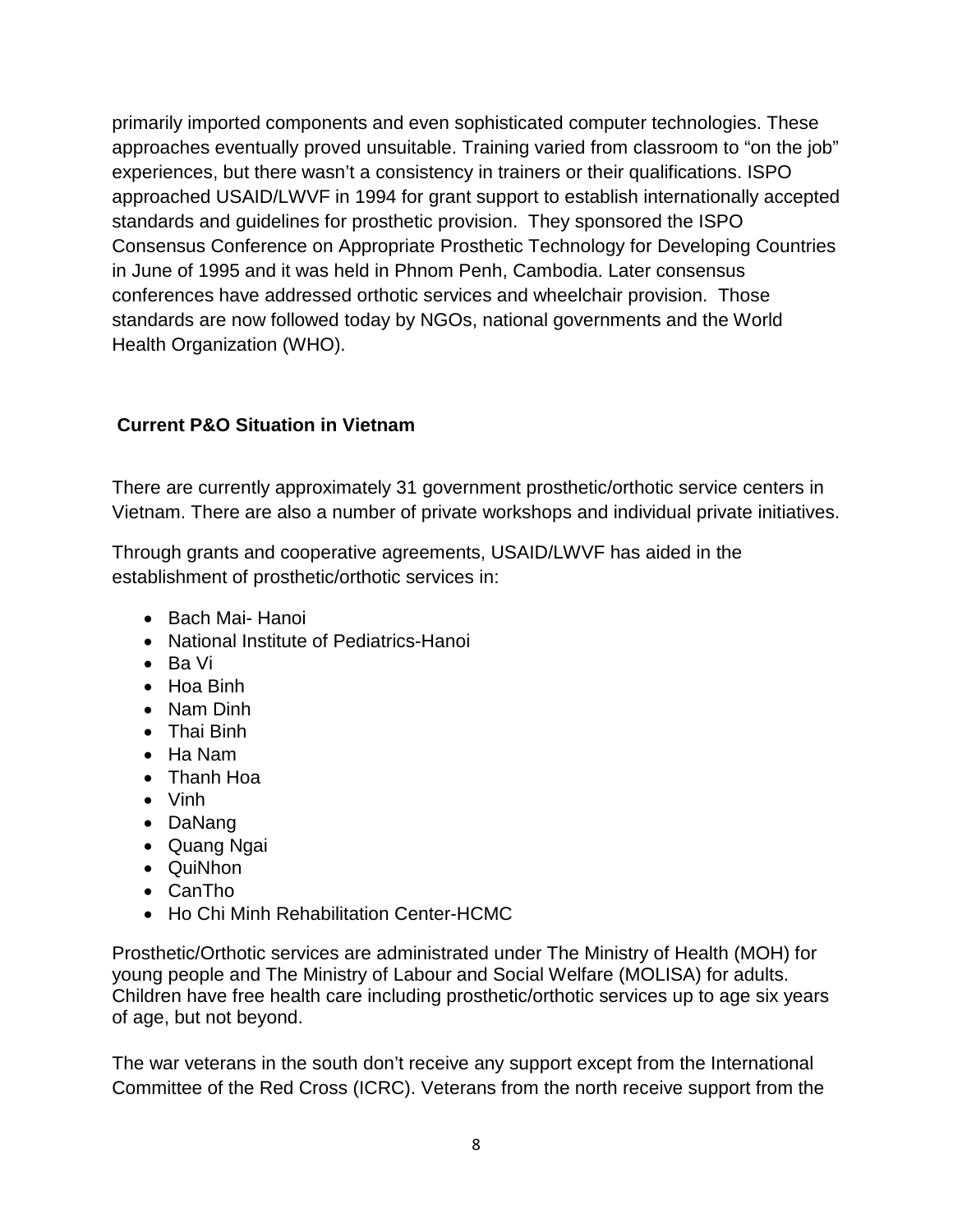government. Funds from the MOH are given directly to the persons with disabilities once every three years for health needs. These funds are spent at the discretion of the individual and may or may not be spent on needed prosthetic/orthotic services. Each center determines their prices. Average costs for devices range from \$75-175 US for KAFOs, \$60 US for AFOs, \$200 US for trans-femoral prostheses, and \$175 US for transtibial prostheses.

In most centers Prosthetist/Orthotists receive a basic salary plus incentive payments of \$10-15 US for every prostheses produced. In some centres salary is completely dependent on productivity.

Vietnam, with a population of 88 million people, has a high number of amputations caused by trauma (more than 50%). By rough estimation they have around 60-70 amputations per 100,000 inhabitants and about 57,000 new amputees each year. It is estimated that there is a greater need for orthotic services; reportedly representing 60-70% of the volume of prosthetic/orthotic services, this resulting in a yearly need of an estimated 94,000 orthotic devices. The Rehabilitation Hospital in Ho Chi Minh City was the only facility reporting more prosthetic services than orthotic needs. This was considered to be due to their emphasis on former combatants from the south.

The number of prostheses and orthoses needed in Vietnam each year has been estimated to far exceed the number of existing prosthetic/orthotic service providers and the capacity of existing educational facilities to produce them. It has been estimated that Vietnam has a need for 3000 Prosthetist/Orthotists.



#### **The School -VIETCOT**

**VIETCOT** 

9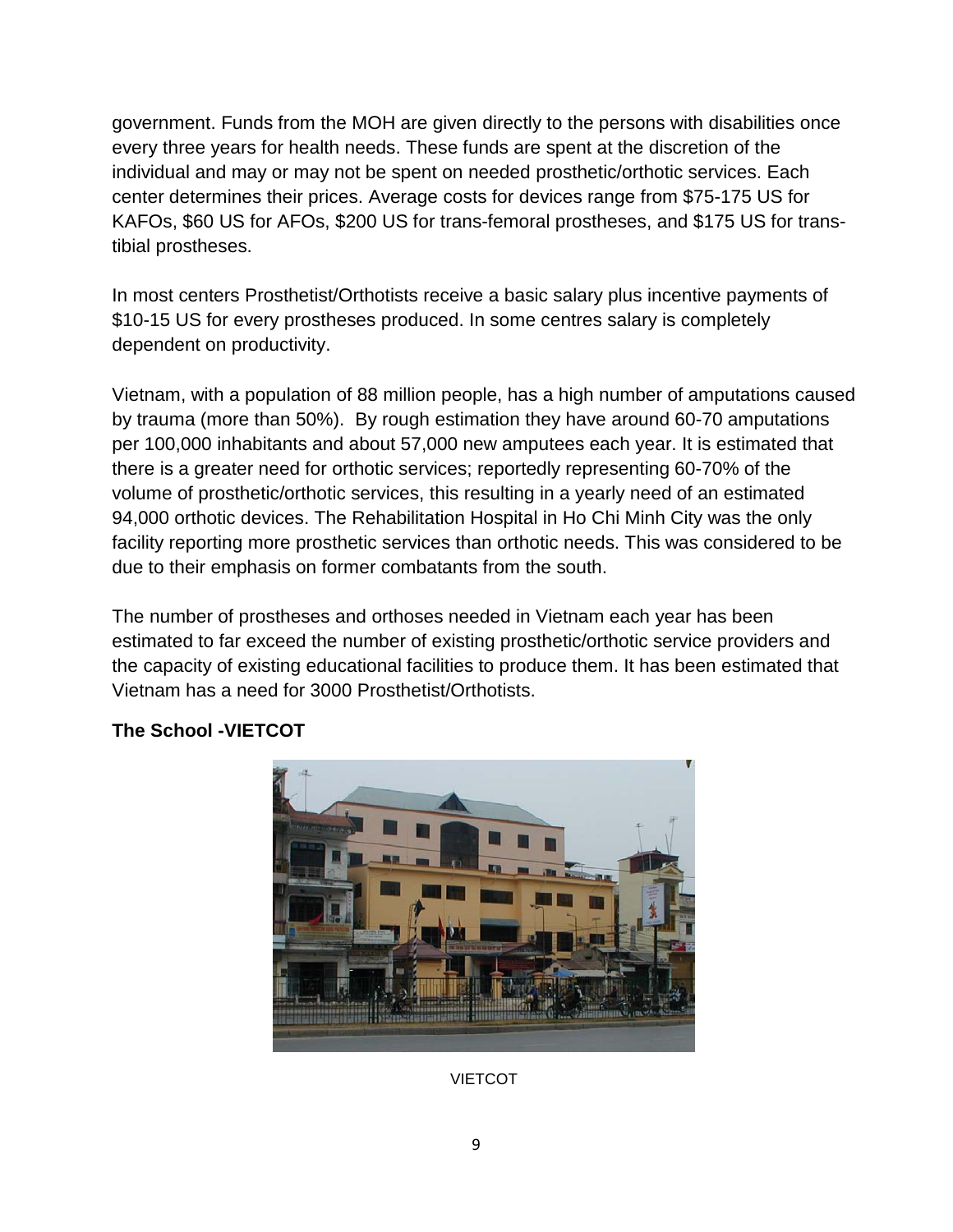The former German Democratic Republic (GDR) developed a project in orthopaedic technology for Vietnam between 1977 and 1978. It included the provision of machinery and material, with a training component for a site in Ba Vi. Supervision lasted until 1990. The Federal Republic of Germany agreed to continue the project. The German Agency for Technical Cooperation (GTZ) organized a school in 1995 and handed it over to the Ministry of Health in 2005. It graduated its first students to complete a three program in 1997 and to date has turned out 135 graduates. (78 Cat II - 25 USAID scholarships,14 Modular, 43 Single discipline - 30 USAID scholarships).

USAID has given a number of scholarships to non nationals and recently to two Vietnamese students. In 2008 the school began instruction in English for foreign students. The current cost per student is \$4500 US/year with a maximum of 15 students each year. Average class size is, however, 10 students due to lack of funding. Vietnamese nationals receive only \$400 US each year from the Vietnamese Government for educational support. As a result many potential students cannot afford the school fees and those who can are likely to seek education outside of the country. Consequently the future financial stability of VIETCOT is very uncertain.

#### **Graduate Assessment Process**

#### **The Team**

- Dr. John Fisk-Orthopaedic Surgeon-United States
- Bengt Soderberg CPO-Prosthetist/Orthotist General Practice-ISPO President Elect-Sweden
- Heinz Trebbin CPO-Prosthetist/Orthotist General Practice-Education-Germany
- Helen Cochrane CPO-Prosthetist/Orthotist General Practice-Education-Canada
- Nguyen Hai Thanh CPO-VIETCOT Director-Vietnam
- Mel Stills CO-LWVF/USAID Representative to the ISPO Team- United States

This team functioned extremely well together. Mel Stills, representing USAID contributed a greatly appreciated historical perspective of the environment in which the evaluation was to occur. John Fisk contributed a clinical and an educator perspective and helped the team modify its evaluation process as the work progressed. The three Prosthetist/Orthotist educators interjected experience and training. In addition their prosthetic/orthotic educator skills from widely diverse geographical backgrounds, they aided in critical graduate evaluations. They could bring an awareness of how things are done in other parts of the world. The total number of evaluators was perhaps more than would be required for a routine evaluation once the process is refined, but for this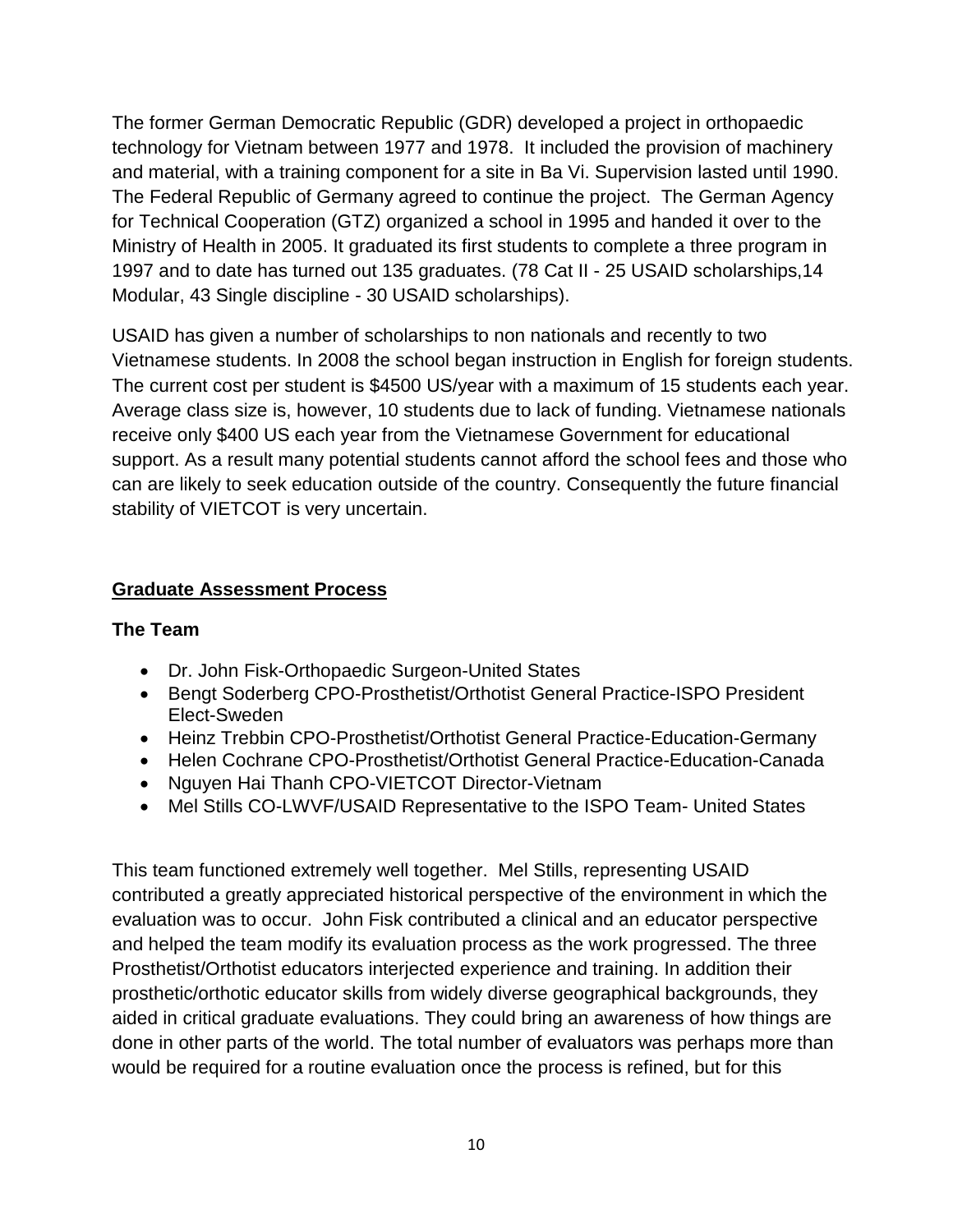occasion that number served well to evaluate and modify what was happening on a daily basis.

#### **Methods**

Prior to conducting the mission previous evaluation instruments were reviewed for their relevancy and effectiveness. A new data sheet was developed by a group having experience with evaluations in the field. Goals and practices for the team were discussed in advance and modified as necessary throughout the two week project. At the end of each day there was a debriefing including experiences the team encountered and discussions of the lessons learned. Suggestions were solicited and shared for modifying procedures for the next day. At the conclusion of the mission the team worked together to arrive at a consensus of what had been learned and what should be suggested for the future.

#### **Outcomes**

Data collection instruments were suggested in the grant but were considered to be ineffective in extrapolating the information of interest and therefore were not used. The SF-36 and the World Health Organization quality of life instruments have not been translated into Vietnamese and enquired about social and occupational activities not appropriate for Vietnam. Before such instruments can be used in developing countries they must be not only translated but also validated for the social setting in which they will be employed. The Q-o-L outcomes instrument from WHO in particular appears to be more emotionally/psychology based and was felt not to be applicable for the persons with disabilities concerned more with functional outcomes. The SF-36 is more appropriate but has not been validated for Vietnam.

The earlier ISPO device evaluation instruments were felt not to be suitable because they looked at only one outcome of the practioners activities, i.e., the device. Our team sought to evaluate the behaviors of the graduates in a more global sense. We sought to develop and evaluate an entirely new data sheet and methodology.

The graduate is asked to assess the patient/client/beneficiary and report findings, clarify needs, and make recommendations while describing the services that they have provided. The ISPO team observed this process, verified findings, listened to discussions and made a determination of the graduate's technical and professional abilities. Has the graduate acquired the necessary knowledge and skills in order to deliver the best lower limb orthotics and/or lower limb prosthetics? If deficiencies were identified, are they related to teaching methodologies, available material, or were they beyond what is expected of a Category II training program? More than a graduate survey, this process has the potential to be developed into an assessment of prosthetic/orthotic service provision in a country and its influences on service delivery.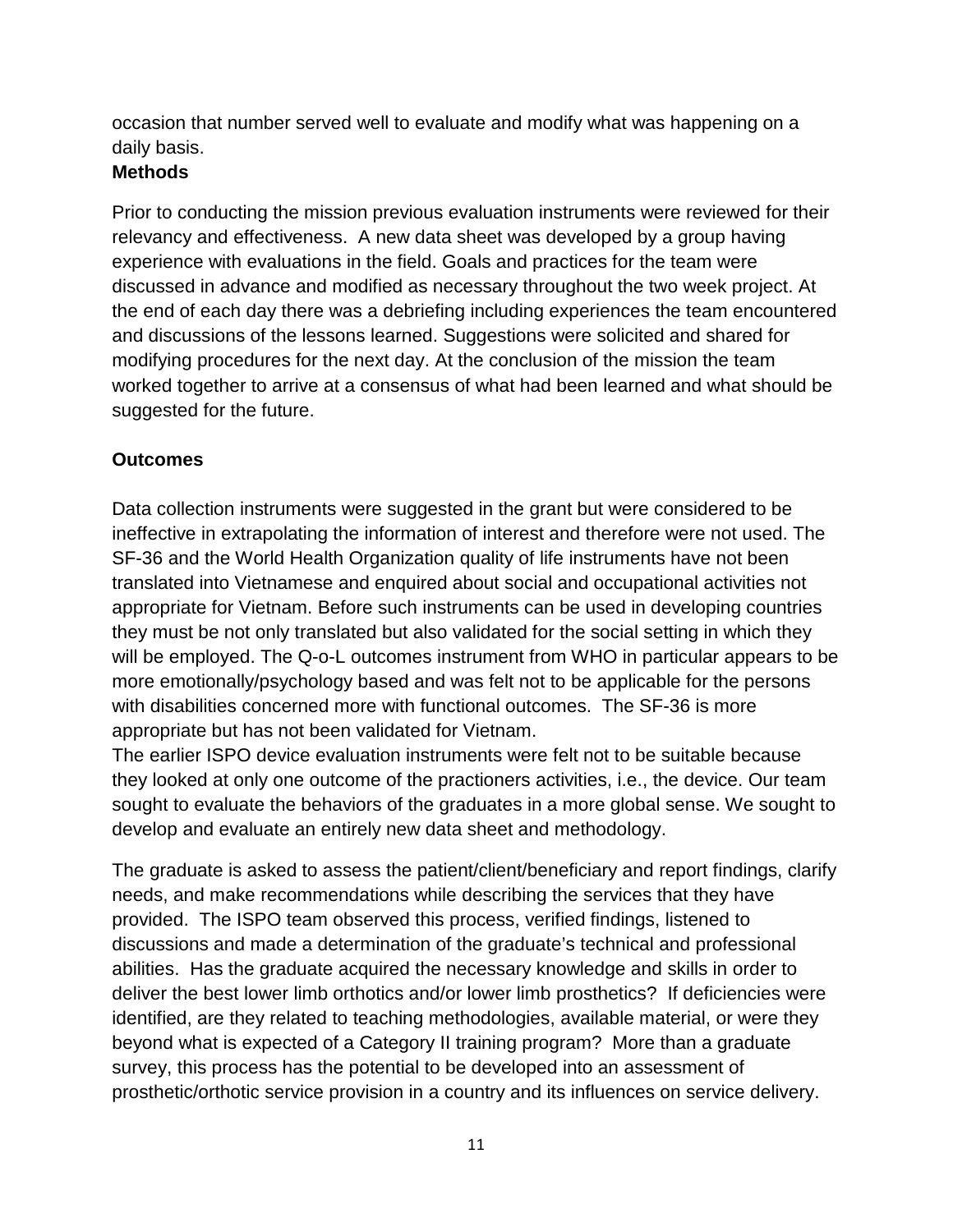This can become a more valuable tool for the development of a profession and addresses sustainability issues for prosthetic/orthotic service delivery in general.

These evolving procedures and methods were put into practice during the assessment of multiple sites in Vietnam representing facilities managed by the Ministry of Health (MOH) and the Ministry of Labor, Invalids and Social Affairs (MOLISA). The sites were also selected based on geographic spread representing the North, Central and South of Vietnam.



# **Evaluation Forms**

The evaluation forms were modified with a number of thoughts in mind. (See appendices)

- 1. Written guidelines were provided to the team ahead of time and the evaluation process was discussed to insure uniformity.
- 2. The evaluation emphasized the graduate rather than the device.
- 3. Basic information about the device was collected for statistical reasons to see which types of devices were being produced but not for a critical evaluation of these devices.
- 4. Ample space was allowed for narrative as rarely was it found that data could be fit into boxes.
- 5. Sections were divided by bold lines with numbered section indicators to assist the scribe and to focus the thinking of the evaluators.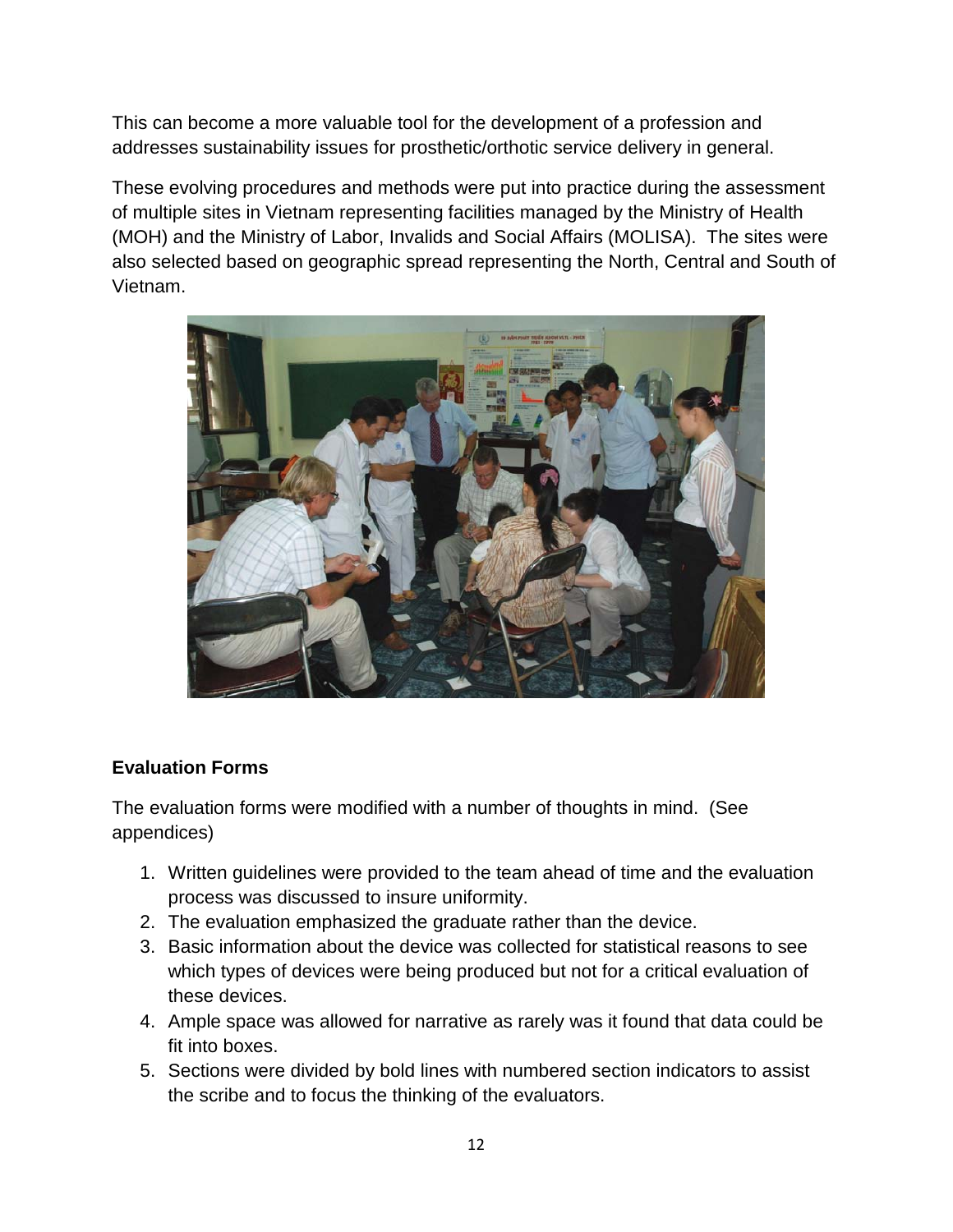- 6. Most of the responses were to be gleaned directly from the graduate and not from the evaluator viewing the device.
- 7. Final conclusions are to be completed at the time of evaluation by consultation with both the evaluator and the scribe.
- 8. Forms should be signed by the evaluator in to ensure all relevant findings have been recorded and/or in case questions arise about specific findings.

# **Evaluation Process**

The evaluation team visited seven prothetic/orthotic service centers having clinical workshops. Each visit began with meeting administrators and learning about the region, the populations served, the methods for service delivery and funding resources. The workshops were then inspected. Following this each graduate evaluated was asked to present a client for whom they had fabricated a device. At the beginning of each session it was made clear that this was not to be an examination of the graduate but rather an evaluation of how well their education had served them since leaving VIETCOT. Thirtytwo graduates and 39 clients were seen for assessment. Evaluation forms were completed on each client presentation.

#### **Services in Vietnam:**

There are two main service suppliers in Vietnam

*1. Ministry of Health (MOH),* which is building 32 new rehab hospitals. The intention is to have prosthetic/orthotic services in each of them, but they are unable to get sufficient staff or provide adequate equipment for them. Today only four have prosthetic/orthotic services.

*2. Ministry of Labor Invalids and Social Affairs (MOLISA)* runs 23 centres, with traditional prosthetic/orthotic workshops.

Private workshops are few and don't produce large quantities of prosthetics or orthotics currently. Private services are often performed outside working hours by practitioners working in other facilities during the day.

Currently there are no CBR programs reported to be working with P&O services. Earlier CBR programs that worked with prosthetic/orthotic services were discontinued when United Nations funding was withdrawn.

#### **Sites Visited:**

| 1. VIETCOT-Hanoi                            | Monday October 25         |
|---------------------------------------------|---------------------------|
| 2. Bach Mai Hospital-Hanoi                  | Tuesday October 26        |
| 3. National Institute of Pediatrics - Hanoi | <b>Tuesday October 26</b> |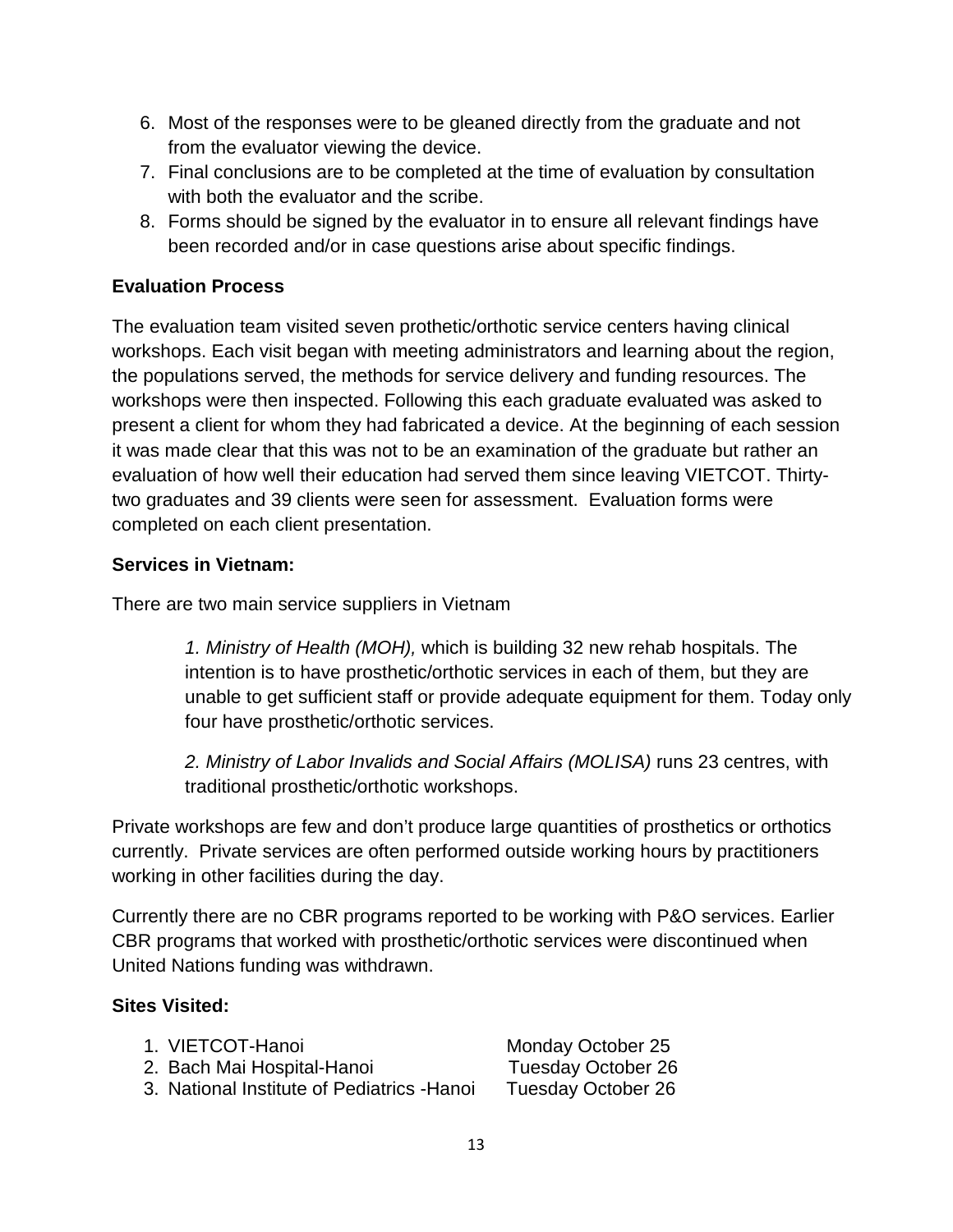- 4. Thai Binh Rehabilitation Hospital Wednesday October 27
- 
- 6. Ho Chi Minh Rehabilitation Center
- 7. CanTho Rehabilitation Center Wednesday November 3

5. DaNang Rehabilitation Hospital Friday October 29<br>6. Ho Chi Minh Rehabilitation Center Monday November 1



#### **VIETCOT-Hanoi Clinical Facilities**

The VIETCOT clinical services are located on the ground floor of the same building housing the VIETCOT Prosthetic/Orthotic School. Clients waiting, casting, fitting and production areas are all separated from the school but staffed with prosthetists/orthotists that also have academic responsibilities in the school. The area appears appropriate as to size, layout and equipment. All patients are seen by Dr. Tran Danh Huynh at the Bach Mai Hospital for prescription, and after fitting to assess the devices and client function. There are 14 prosthetic/orthotic staff. Six are Cat I and eight are Cat II. They have had a computerized client registration system since 1997 with 1557 registered patients at present. Clients with lower limb orthotic needs comprise 63% compared to 23% with lower limb prosthetic needs. The remaining clients receive upper extremity, spinal or foot wear services. The single most common pathology seen was post-polio paralysis.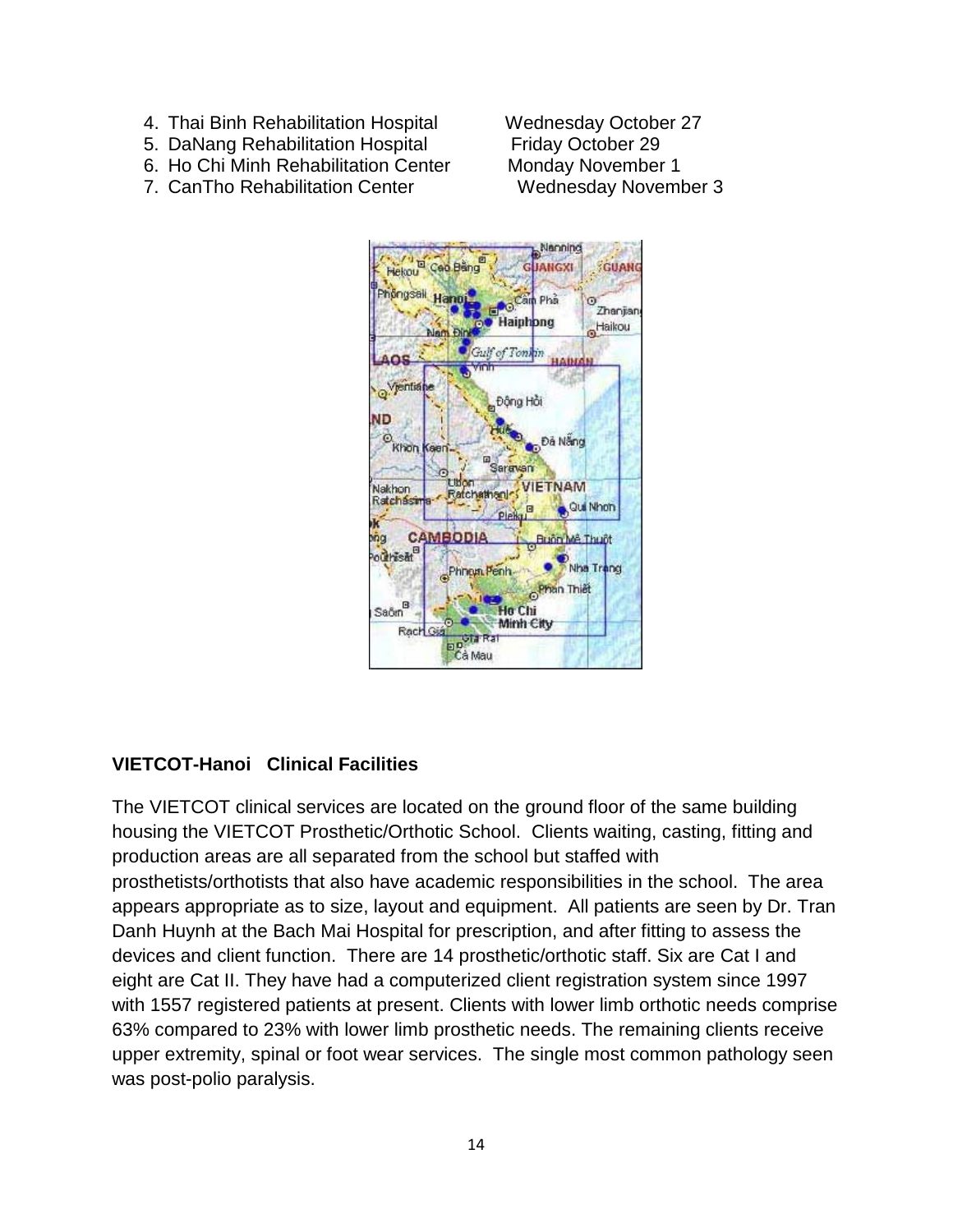This was the first centre visited by the ISPO team. The team split into two groups, seeing both prosthetic and orthotic clients along with the Prosthetist/Orthotist responsible for their device. This activity was the first attempt to use the evaluation form developed prior to arriving in Vietnam. It was evident from these evaluations that this form was inappropriate /insufficient to gather the data of interest, focusing more individual client data rather than assessing the clinical competence of the graduate...

The graduates performed well in their client assessments and with the recommendations they made. The individual devices assessed were appropriate to meet the physical needs of their clients. The devices were of good quality with respect to fit and function demonstrating good craftsmanship.

Few deficiencies in technical knowledge of delivery of lower limb orthotics or prosthetics were identified. Graduates and faculty indicated they desired more information and knowledge in the orthotic management of cerebral palsy, stroke and polio.

#### **Bach Mai Hospital-Hanoi-Ministry of Health**

Bach Mai is the largest hospital in Hanoi. It has a well equipped physical therapy department. It had the feel of a large urban hospital. The prosthetic/orthotic workshop is located within the hospital. The workshop is now staffed by four individuals; three Cat II graduates from VIETCOT and a bench technician. One of the Cat II graduates is away attending a Cat I prosthetic/orthotic program in Thailand. The workshop is in disarray, cluttered, unkempt, with poorly utilized or non-functional machinery. Twenty to twentyfive orthoses are provided per month. Clients pay a fee for service. No records are maintained in the department or were available during this visit.

VVAF provided long term support and funded many aspects of building, training and equipment. Now that funding has ceased the investment does not appear to be maintained. The prosthetic/orthotic department appears to have poor leadership; the client care areas are disorganized and unkempt. The working area is unclean, disorganized and unsafe. Much of the equipment was malfunctioning, tools were worn and consumables were limited. There was no provision for clinical follow-up.

We saw two patients. The first was an individual with hemiplegia secondary to stroke. He had an AFO and a WHO. Both fit well and functioned appropriately. The other client observed had sustained a traumatic brain injury (TBI) and was also wearing an AFO and WHO. Fit about the ankle and foot could be improved but overall function appeared to be adequate.

The Cat II graduate currently away for Cat I training in Thailand will return, but there is no indication that he will have an opportunity to practice his new skills. He would benefit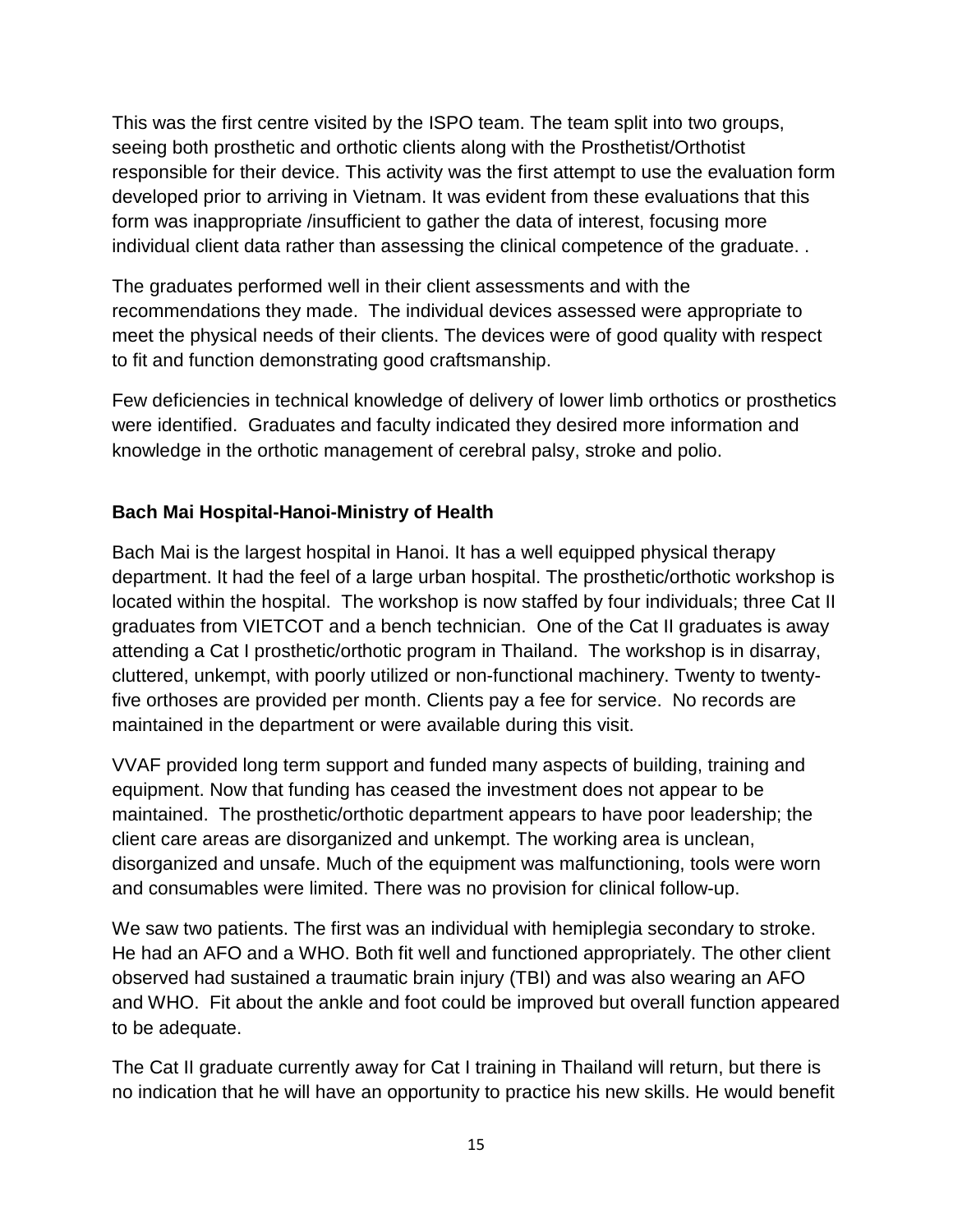from experience in workshop management/assurance, marketing, or business management.

There is little indication that this center is using the operational models provided by VVAF or that the mentors have had any long-term positive impact. The current workshop manager, a 2002 VIETCOT graduate, was the only technical person interviewed, and he does appear to have a good grasp of orthotic principles taught by VIETCOT. Another center visited indicated that they consulted Bach Mai when they had a difficult case. Bach Mai may be an important center to deserving of greater support as mentoring resource.

# **National Institute of Pediatrics (NIP), Hanoi Ministry of Health**

Formerly called the Swedish Children's Hospital the National Institute of Pediatrics (NIP) was originally built during the war with Swedish funds. The orthotic workshop is located in the hospital within the rehabilitation department. It is staffed by five VIETCOT graduates, three Prosthetist/Orthotists and two single-discipline lower limb orthotics graduates. The workshop appears well-maintained and well-organized, and all equipment was operational. Dr. Dzung, Director of Rehabilitation, reports that 994 orthotic devices were provided to 489 patients in 2009. NIP has abandoned outreach activities due to lack of financial support. Services for children are free up to six years of age, but not beyond. Dr. Dzung reported that as a result of internet searching he recognizes that his orthotists are not as current as he would like. More training in cerebral palsy, scoliosis and hip dysplasia is desired. The workshop place was functional but equipment was aging and wearing out. There was little evidence of work space safety or personal protection equipment.

All of the patients the team saw were fit with thermoplastic AFOs for diagnoses ranging from cerebral palsy to clubfoot. All devices observed appeared to have adequate fit except for lack of true control about the hind foot and ankle. Graduates interviewed responded appropriately with adequate knowledge about lower limb orthotics. All devices manufactured are based on a prescription provided by a medical doctor. The indications for orthotic design were not always justified. All graduates interviewed appeared to have a good grasp of lower limb orthotics as taught by VIETCOT.

# **Thai Binh Rehabilitation Hospital, Thai Binh Ministry of Health**

Thai Binh is located approximately 100 kilometers Southeast of Hanoi. Its catchment area serves 2 million people. This newly built hospital is intended to treat 17 different pathologies, with stroke and spinal cord injury to be admitted within two weeks after an incident. There were 100 rehabilitation inpatients in a five-story building that has no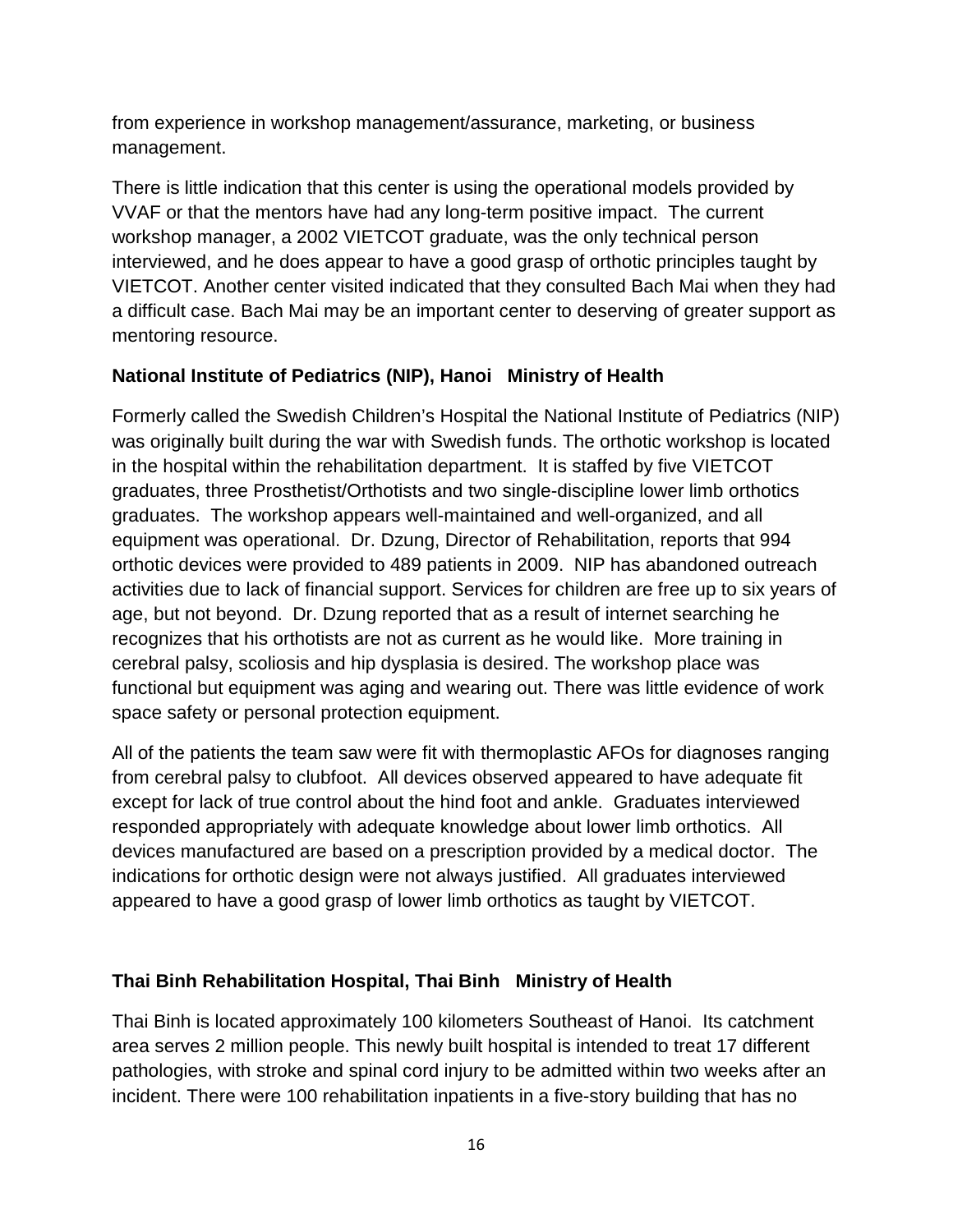operational elevators. The instillation of equipment is not yet complete in spite of it being opened to patients. All rooms have identical floor plans and were not designed to accommodate any particular activity or patient care needs. The hospital has 14 medical doctors and six physical therapists. In addition, all nurses have six months of rehabilitation training.

Thai Binh workshop was initially the location of one of the prosthetic/orthotic facilities established with support from VVAF and USAID/LWVF. The equipment from the old facility was moved into the new rehabilitation hospital in the city one month ago. It appeared as if it were set up only a few days earlier in preparation for our visit. The prosthetic/orthotic department is located near the front entrance of the hospital in three of these patient style rooms. The presence of the USAID logo on client assessment forms was the only indication of its previous support.

The prosthetic/orthotic department is staffed with two Cat II prosthetic/orthotic VIETCOT graduates, one Cat II single-discipline lower limb orthotics graduate and one failed Cat II student working as a bench technician.

The prosthetic/orthotic department is poorly laid out. A client casting area was set up in the machine room. The room set up as an evaluation space is very small with just enough room for an examining table but little room to get around the table to do an assessment. A client with very limited mobility would not be able to get on the table. Client assessments were performed in the hall due to lack of space.

All services with the exception of prosthetic/orthotic devices are free at the hospital. The workshop serves both children and adults. The ratio of orthoses to prostheses was 65% to 35% but we did not see any of the latter. Two graduates interviewed had a fair grasp of lower limb orthotic practice. All of the devices evaluated fit and functioned well.

# **DaNang Rehabilitation Center-DaNang-MOLISA**

DaNang is located in central Vietnam about midway between Hanoi and HCMC. It serves a population catchment area of 10 million. The DaNang prosthetic/orthotic workshop was one of the original prosthetic/orthotic sites supported first through World Vision. The workshop is now supported for prosthetics through the Special Fund for the Disabled (SFD) International Committee of the Red Cross (ICRC). The hospital is currently twinned with the Seattle Children's Hospital and a symposium was underway during our visit on the topic of children's orthopaedic issues with approximately 100 Vietnamese medical professionals in attendance. It has also been the site for at least two Ponseti Club Foot training symposia sponsored by Australians.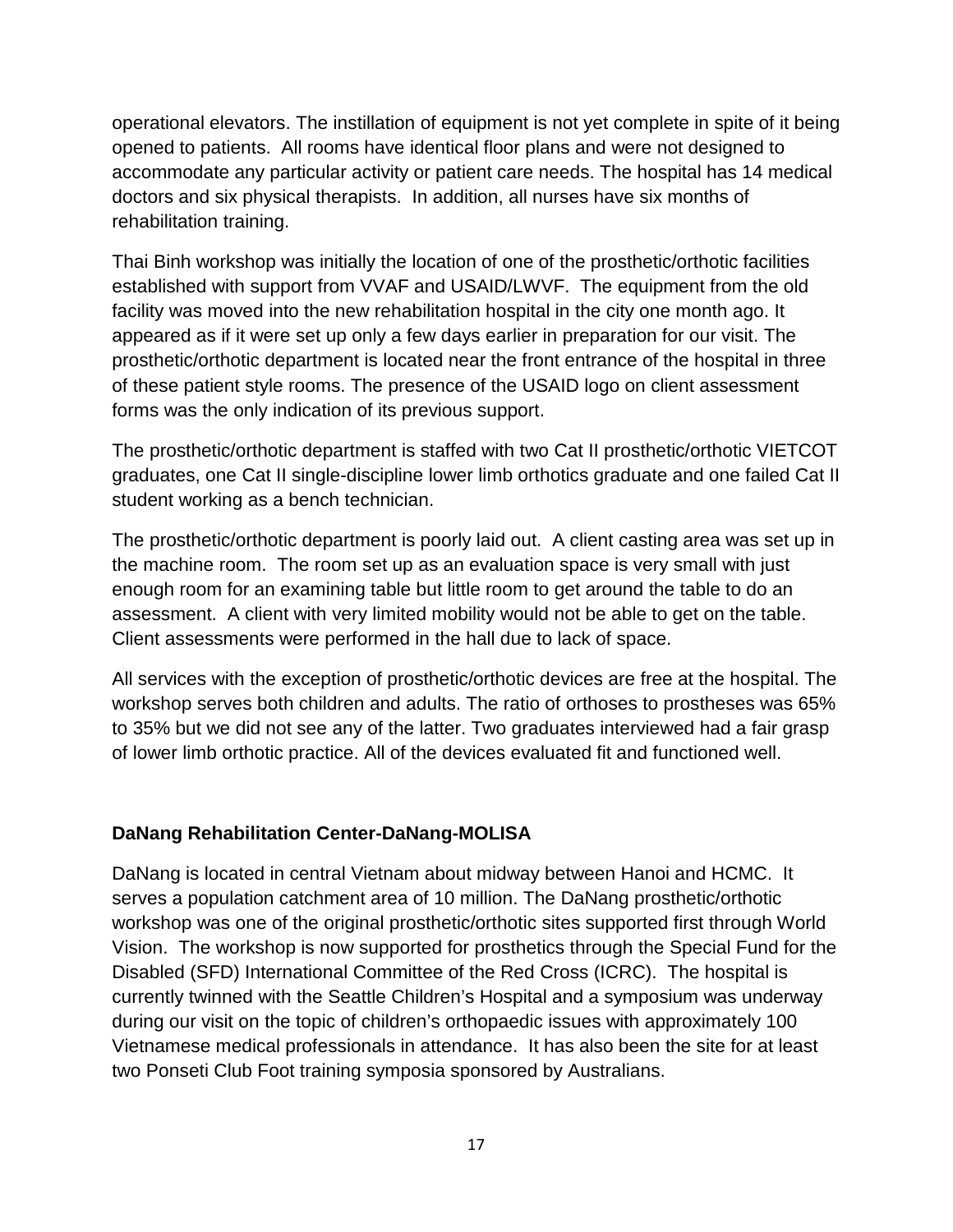The DaNang Rehabilitation Center has recently been relocated to a new five-story hospital located on the same compound as the original center. The hospital has 120 bed capacity and an additional 210 community bed capacity. A building for an additional 100 bed unit will be added next year. All prosthetic/orthotic activities of the old center were relocated into the new building, including component and foot production. Therapy services in the new hospital are very spacious and well equipped. The staff appears to be fully engaged.

The prosthetic/orthotic department is located on the second floor with functional elevator access to all floors of the hospital. The prosthetic/orthotic department is well laid out, adequately equipped, well-maintained and very functional. Approximately 1300 prosthetic/orthotic devices were delivered in 2009, 20% orthotic and 80% prosthetic. There is a fee for prosthetic/orthotic services, and the P&O staff is paid based on productivity. Quality is maintained with the workshop manager responsible to insure each device meets the needs of individual patients and is of good workmanship.

This workshop sees 3000 clients a year, 2000 having prosthetic needs and 1000 with orthotic needs. Funding for the former is supplied by the International Committee of the Red Cross/ Special Funds for the Disabled (ICRC/SFD) support for former militants from this area. There is no support for orthoses. Outreach events occur five to six times per year. Devices are measured or cast for during outreach, but delivery occurs on site, up to two months after the event. Approximately 50% of devices delivered are as a result of outreach activity.

There are six Prosthetist/Orthotists assigned to the workshop with one of those working at the Quang Ngai facility. Two of the DaNang Prosthetist/Orthotists graduated from a 1979 training program at the Ba Vi Center with, then, East German trainers. Each Prosthetist/Orthotist is paid based on productivity, \$10 for a trans-tibial (TT) device and \$15 for a trans-femoral (TF) device. It is unclear if orthotic remuneration is at the same level.

All of the prosthetist/orthotist graduates working at the DaNang Center were interviewed. Ankle foot orthoses, knee ankle foot orthoses, trans-tibial and trans-femoral devices were assessed. The team saw the following pathologies; post-polio paralysis, spinal cord injury, stroke, trauma and amputation. The graduates demonstrated strong patient assessment and presentation skills. All devices that were seen were well-made with appropriate attention to detail. A significant number of clients seen were spinal cord injury patients with little measurable muscle strength below the waist. The majority of the KAFOs fit well with knee joints properly aligned, excessive pressures were not noted, and the KAFOs followed the contours of the limbs. These orthoses were provided based on a prescription from a physician. Long-term community ambulation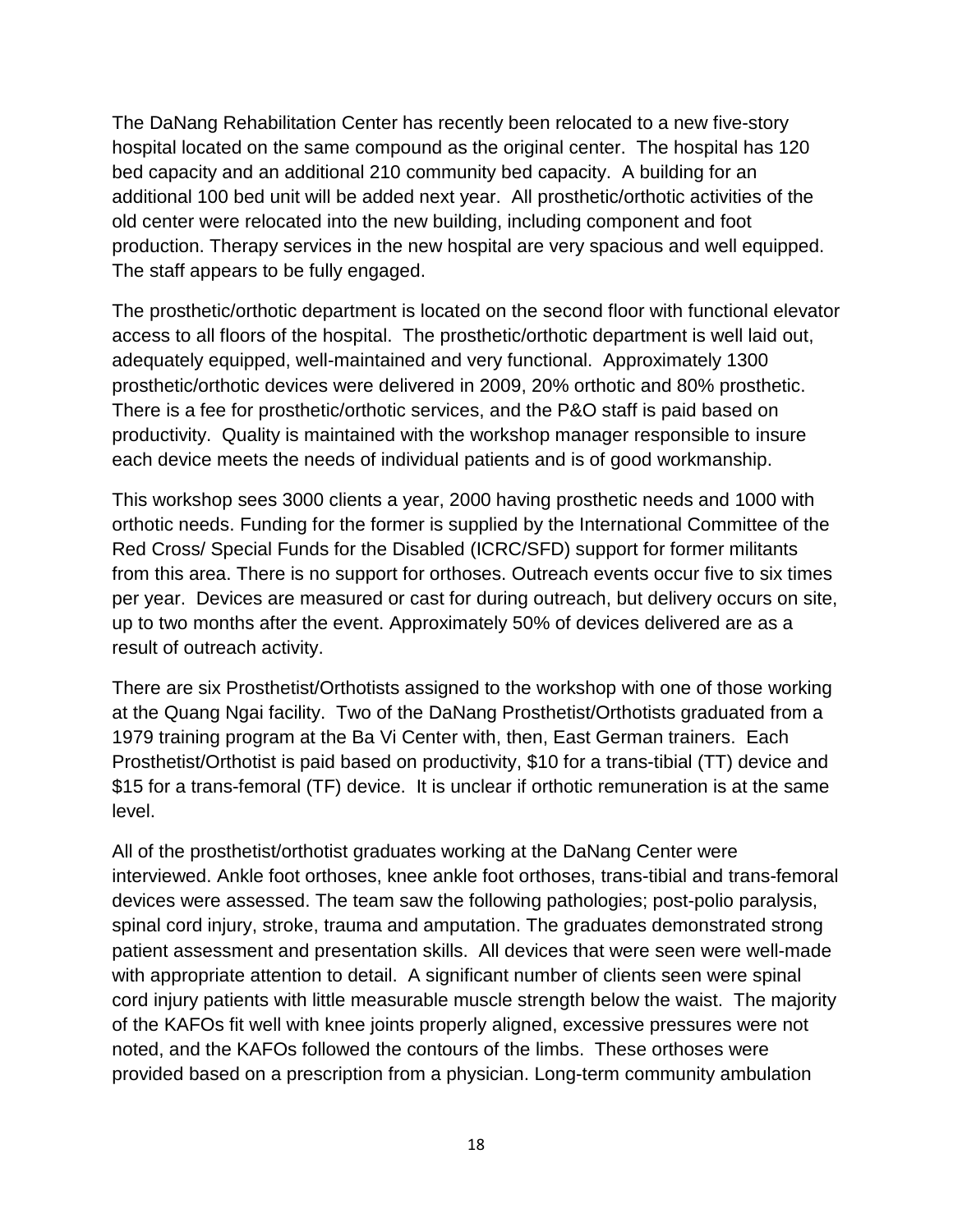was not a realistic expectation. A wheelchair would have been a more appropriate prescription.

The VIETCOT graduates interviewed at the DaNang Center all demonstrated a strong knowledge of prothetic/orthotic principles and a capacity to deliver complex prosthetic/orthotic systems. All of them reflected well on their VIETCOT educational experience.

# **Orthopaedic Rehabilitation Center of Ho Chi Minh City (MOLISA)**

This center, located in Ho Chi Minh City, is at its original location with plans to relocate to a new hospital complex within the next two years. It serves a catchment area for a population of 16 million people from 12 provinces. The ICRC/SFD project is located on site and is staffed by Miguel Fernandez, Head of ICRC/SFD Regional Office, Asia. The center is located within a complex having a 100 bed hospital with limited surgical services. The workshop provides 20% orthotic and 80% prosthetic services with the later numbering approximately 1000 per year. All components are manufactured onsite.

There are seven-teen staff members at the workshop of which ten are technical staff. Five of these were trained at VIETCOT, and five received training in 1979 at the BaVi Center. ICRC/SFD only supports prosthetic services for former militants. Individuals not classified as war victims must pay for prosthetic service; \$70 for a trans-tibial prosthesis and \$100 for a trans-femoral prosthesis. Prosthetic systems are designed to last three years, but the current prosthetic foot is lasting two years. Private resources must be utilized to purchase orthotic services.

The VIETCOT graduates presented only prosthetic patients. Their physical assessment and presentation skills of patients were acceptable. There was no record keeping or evidence of assessment forms. Evaluations and prosthetic recommendations were made by one Cat II Senior Prosthetist and then fitting and fabrication was done by a different Cat II team member on the evaluator's recommendations. All prosthetic devices exhibited adequate fit, alignment and craftsmanship. Prosthetic design for trans-tibial limbs was limited to only cuff suspension. Silesian belts were utilized to augment suspension for trans-femoral limbs. Graduates are functioning at an acceptable prosthetic level and reflect positively on the teachings of the VIETCOT School.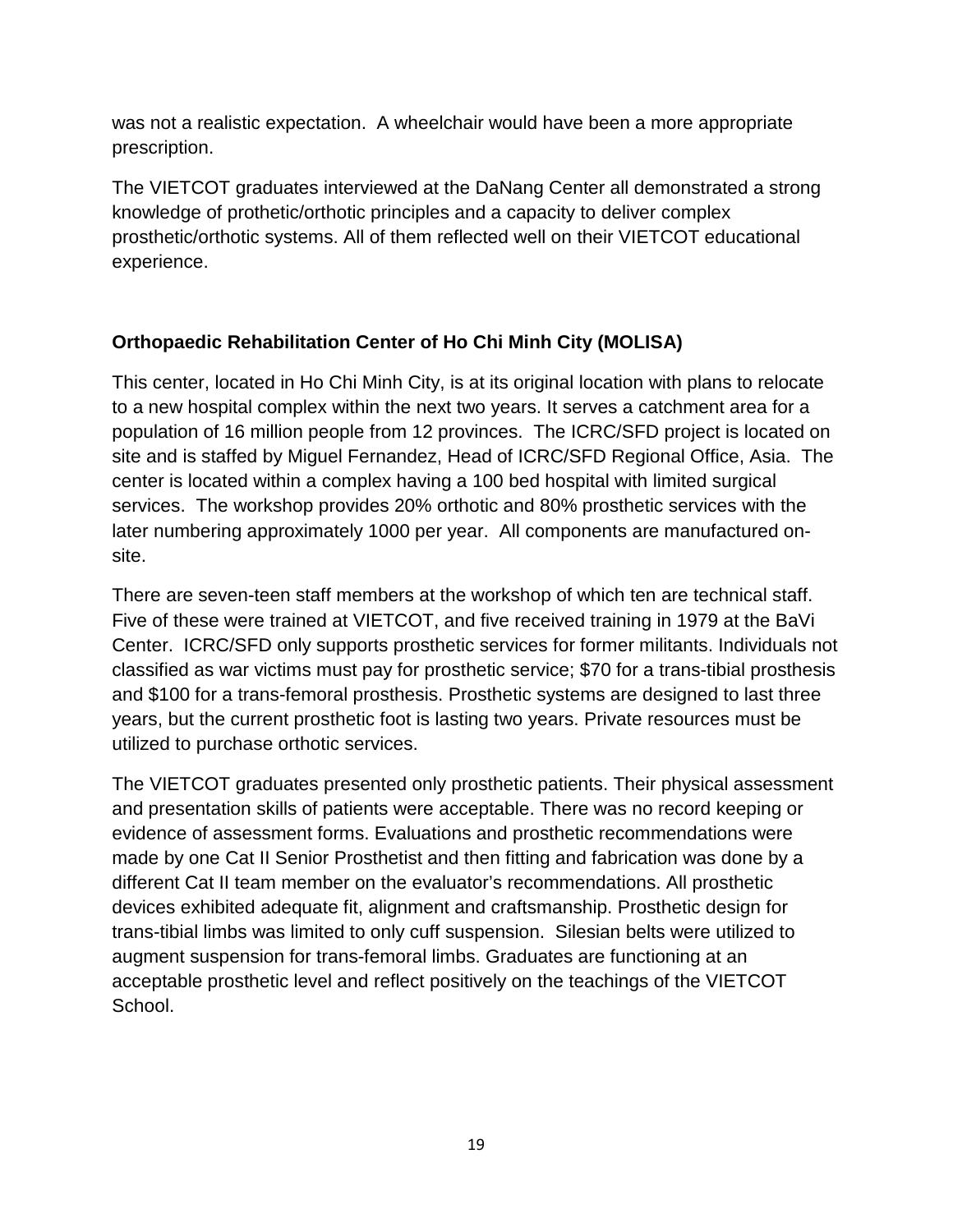#### **CanTho Orthopaedic and Rehabilitation Center (MOLISA)**

The CanTho Center is located some 160 kilometers Southwest of Ho Chi Minh City in the Mekong Delta and was established in 1969. It has thirty in-patient beds, surgical services and full therapy services. The center has thirty-five staff positions overall. There are two surgeons and there are nine members of the prothetic/orthotic department. Four of the nine are VIETCOT trained, two having received the Cat II prosthetic/orthotic program and two the Cat II single-discipline program. Five Prosthetist/Orthotist staff received training in 1979 at the Ba Vi Center.

There is no organized referral system to the center. There is no current waiting list for prosthetic/orthotic patients. The center sees both adults and children with frequent diagnoses of cerebral palsy, polio, amputations, clubfoot and trauma. This center provides 50 devices per month. Technical staff salaries are based on productivity. ICRI/SFD supports the provision of prosthetic services, orthotic needs are funded only through private support.

The center was observed to be well-organized with adequate space allocation, equipment and personnel. It is well-maintained, and all equipment appears operational. The center is still prone to flooding, and all doorways are blocked with a one-foot high concrete barrier to keep water out. This makes access very difficult for any client with limited mobility or requiring a wheelchair.

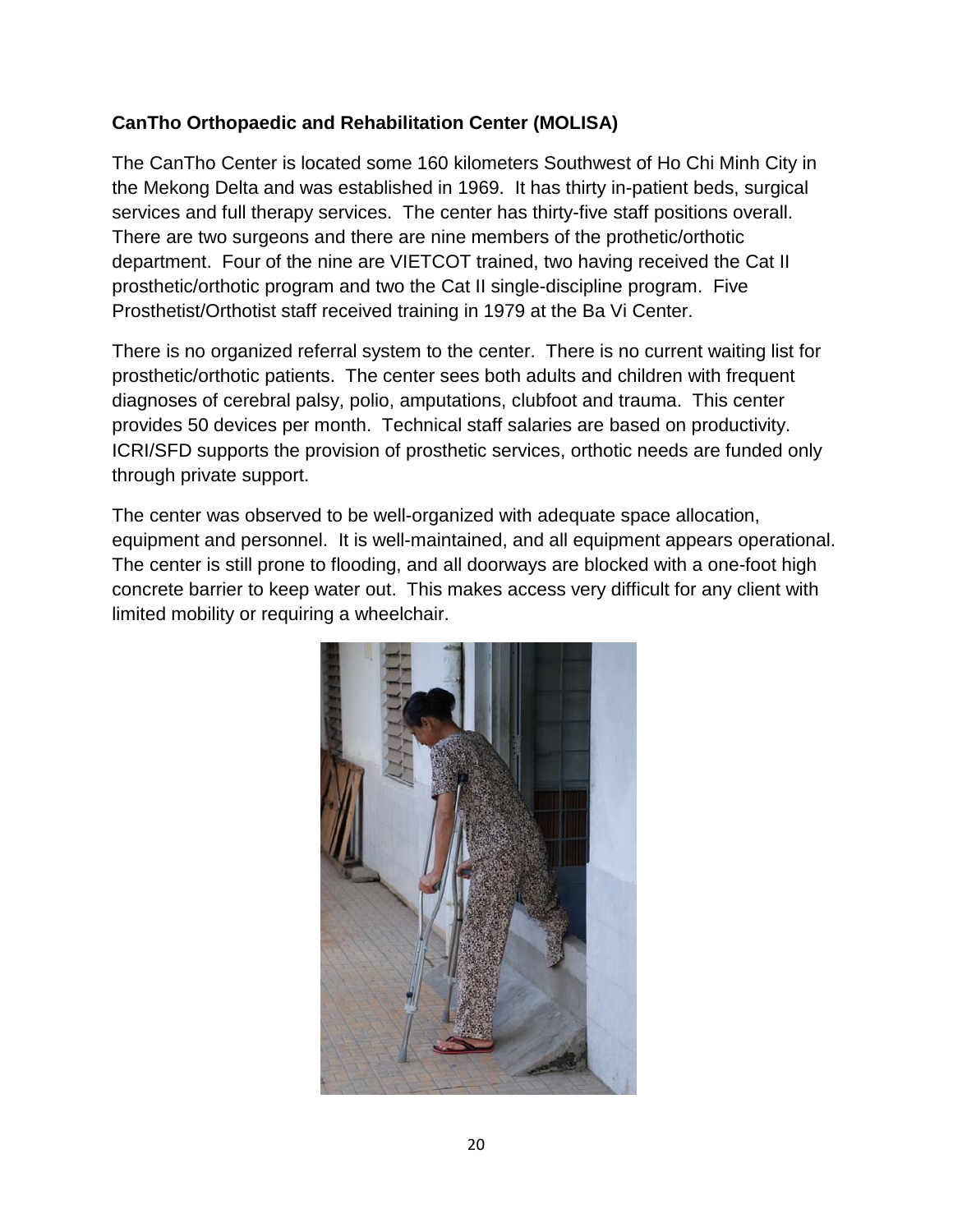The four VIETCOT graduates presented a variety of patients having a diverse range of disabilities. Their presentations reflected a clear understanding of their patient's functional needs.

Prosthetic design was limited to cuff suspension for all trans-tibial patients. Transfemoral design did include suction but also still relies heavily on Silesian belts. All devices provided were based on a prescription provided by a physician but in counsel with the responsible clinician. The devices provided were complex in design, fit well, were of good craftsmanship and followed the prescription.

Some of the orthoses were not functionally aiding the individual; however, they were fabricated well and were made according to prescription. The deficiency lay with the prescriber. The orthotists demonstrated a fine technical capacity, but a true team effort might have resulted in a more functional design.

The VIETCOT graduates did demonstrate that their training had sufficiently prepared them to deliver prosthetic-orthotic services at an appropriate level.

#### **Graduate Observation Data**

| Graduates Evaluated: | Cat I 1<br>Cat II $25$<br>Cat II Single discipline 3<br>Ba Vi 3 |
|----------------------|-----------------------------------------------------------------|
|                      |                                                                 |

27 Male 5 Female

Clients evaluated and Evaluation Forms completed: 39

26 Male 15 Female

Age range: Children 8 Adults 31

Prostheses: TT 9 TF 10

Residual limb problems 3

Foot problems 2 mal-rotated

Orthotics: AFO 14 KAFO 14

Diagnoses: Post Polio 7 Neurological 11 Cerebral Palsy 5 Club foot 2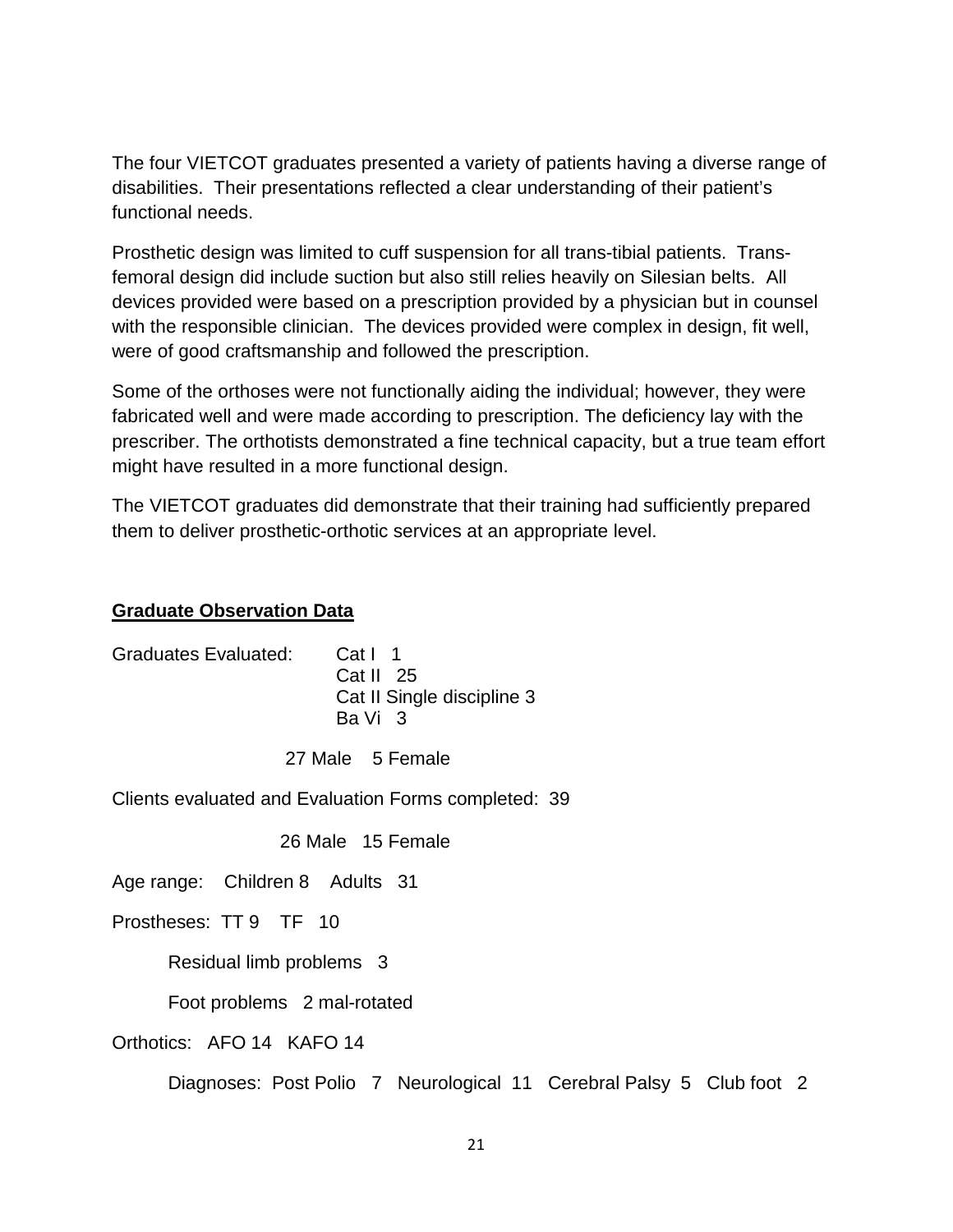Materials used:

Polypropylene, components were ICRC and made in country.

# **Common Team Observations**

#### **Graduate work:**

- Socket fit; virtually all were satisfactory but all trans-tibial sockets were open ended without contact.
- Foot position problems; rarely seen; only 2 were mal-rotated.
- The alignment of orthoses was generally satisfactory but graduates could not give biomechanical reasons for attaining proper alignment.
- The craftsmanship was generally quite good.
- Appropriate prescriptions: Orthotists made the devices they were requested to, but there was frequently an inappropriate prescription provided by the physicians, especially for cerebral palsy and club foot.
- Components; limited choices, most made in country and were of ICRC design.
- Mobility Grades were quite variable; almost all prosthetic users attained level III activity.
- General observations of prostheses:
	- All users were full time users
	- All sockets were hard and had open ends
	- Only one liner was seen
	- Only traditional PTB's were used for trans-tibial amputees
	- The few ischial containment sockets seen were well fabricated
	- It appeared that only one technology is available
	- Graduate Deficiencies:

Assessments as documented in medical records were center dependent with NIP, Thai Binh and Da Nang doing universally quite well. VIETCOT and Ho Chi Minh Rehabilitation were quite variable and Can Tho had none.

Medical record availability to the provider was center dependent. They were always present at DaNang and NIP, 50% of the time at VIETCOT and Ho Chi Minh and universally absent at Bach Mai, Thai Binh and Can Thou. At Can Thou providers worked without benefit of measurements or assessment documents.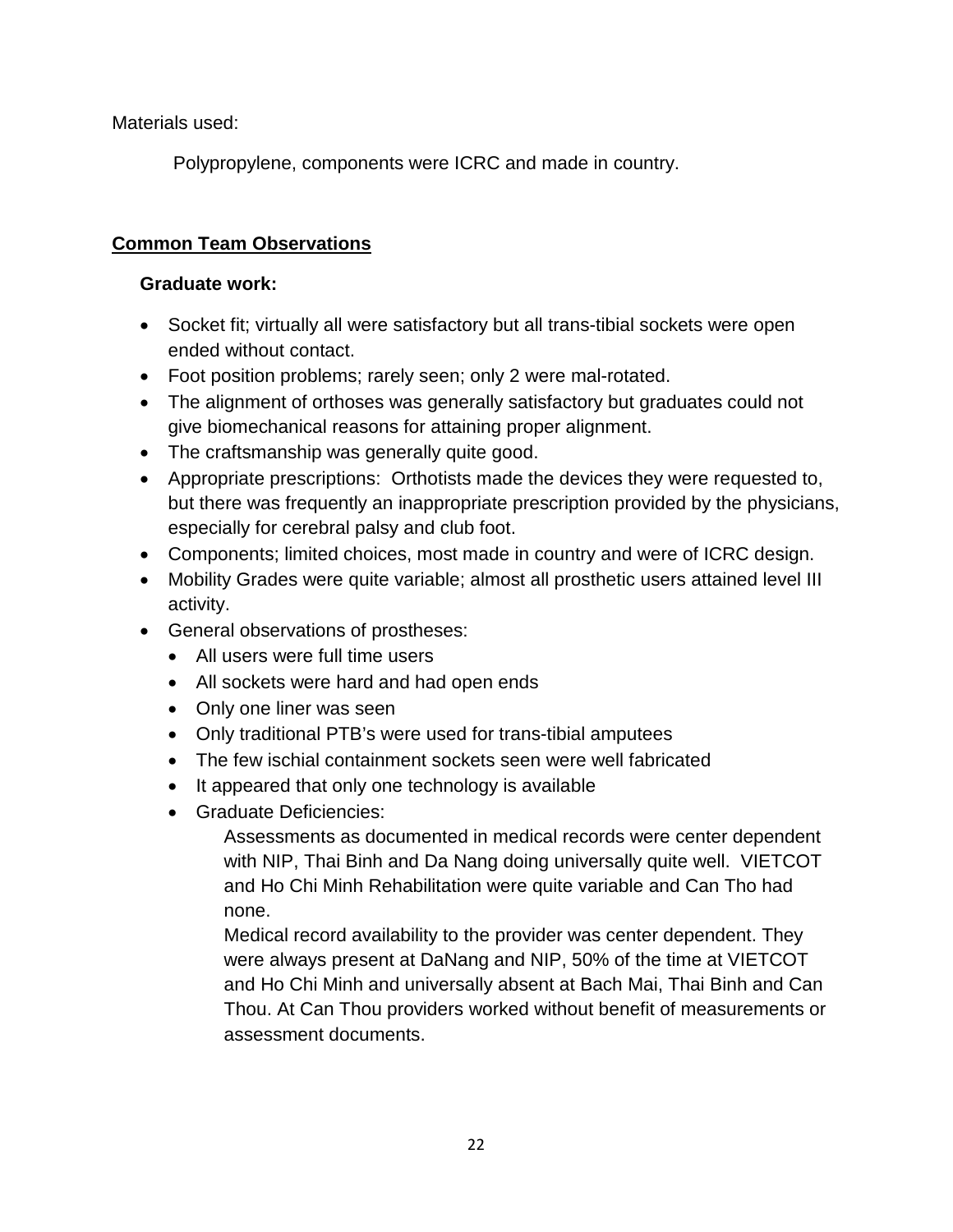# **School Related Observations**

Overall the school is well respected and graduates were found to be knowledgeable, valuable members of the rehabilitation team. There were many requests for upgraded or updated training.

The school may want to consider ways to help clinicians to improve record keeping. This may benefit not only client record keeping but may improve communication within the rehabilitation team.

# **Specific Conclusions of the Evaluation Team:**

- The ISPO Field Visit team was able to acquire a valid and complete assessment of the level of care provided by VIETCOT graduates.
- The VIETCOT graduates did demonstrate that their training had sufficiently prepared them to deliver prothetic/orthotic services at an appropriate level.
- The evaluation team was able to acquire a good understanding of the needs for additional services for disabled persons in Vietnam.
- The evaluation team feels that they have arrived at a valid evaluation instrument for acquiring data during the graduate evaluation process, though it may require further modification for specific needs at other sites.
- As a result of this evaluation recommendations can be made to VIETCOT for improved educational programs.
- Pre-visit preparations by Mr. Thanh and VIETCOT where outstanding and facilitated an effective and efficient field visit.

# **Evaluation Process**

- Pre-visit collaboration is essential to arrive at a meaningful field visit protocol.
- Daily debriefings allowed for effective modification of the evaluation process during the field visit.
- Frequent discussions about evaluation findings helped insure a complete assessment of each graduate.
- Because there was generally acceptable graduate performance attention could be directed by the team to global issues of service delivery. This was felt to be a valuable part of the overall evaluation effort.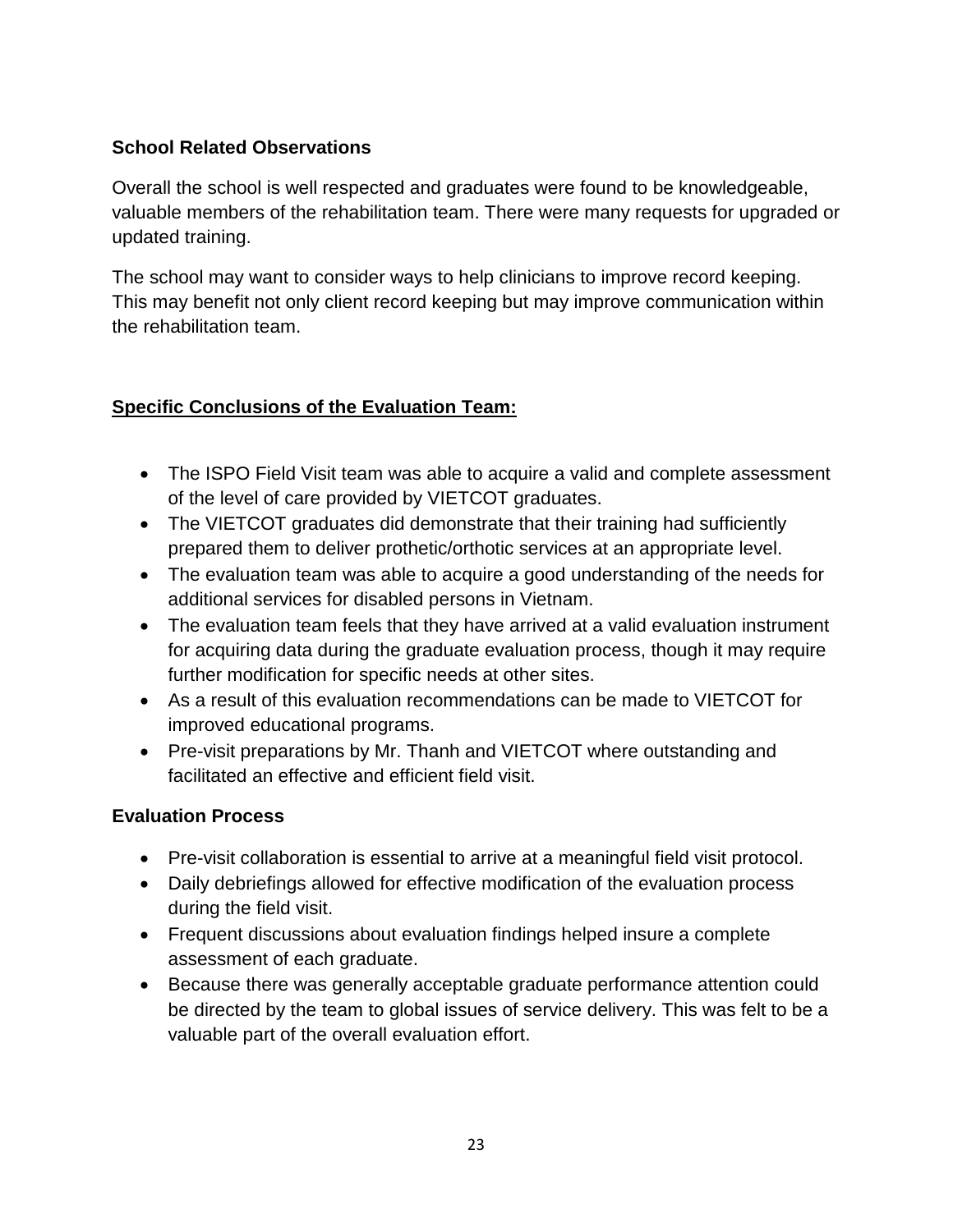• The team size consisting of five members helped in constructing an effective evaluation process but was larger than may be needed after graduate evaluation procedures are established.

#### **Graduate Issues**

- Over all graduate clinical skills were acceptable and demonstrated a strong educational experience.
- Orthoses and prostheses were generally well fabricated, fit appropriately and served their expressed treatment goals. Any limitations on these factors were due to limited resources and not practitioner skills.
- Gait assessments and application of biomechanical principals were found to be deficient.
- There is no follow up.
- Dress, cleanliness and overall appearance were felt to be unprofessional.
- Work areas lack cleanliness and orderliness.
- Workshop safety is marginal to nonexistent.
- We found no device check out forms.

# **School Issues**

- VIETCOT is well recognized by all of the rehabilitation facilities visited as the qualified leader in prosthetic/orthotic services in the country.
- VIETCOT is understood to be the only source for prosthetic/orthotic education in the country.
- There is a great need for increased numbers of graduates.
- VIETCOT is not functioning at its full capacity due to limited funding resources.
- Aside from being placed in teaching roles, graduates with Cat I training are not being utilized effectively.
- There is a need for better education in practice management skills; record keeping, documentation of client evaluations, professional presentation, importance of client follow up and workshop safety.
- There is need for greater financial support.
- There are no programs for seeking additional funding resources.
- There appeared to be limited bench technician availability.
- ISPO-sponsored short courses have been well received and have contributed to an awareness of ISPO and VIETCOT throughout Vietnam.
- There was a frequently heard desire for post graduate education for improved skills.
- •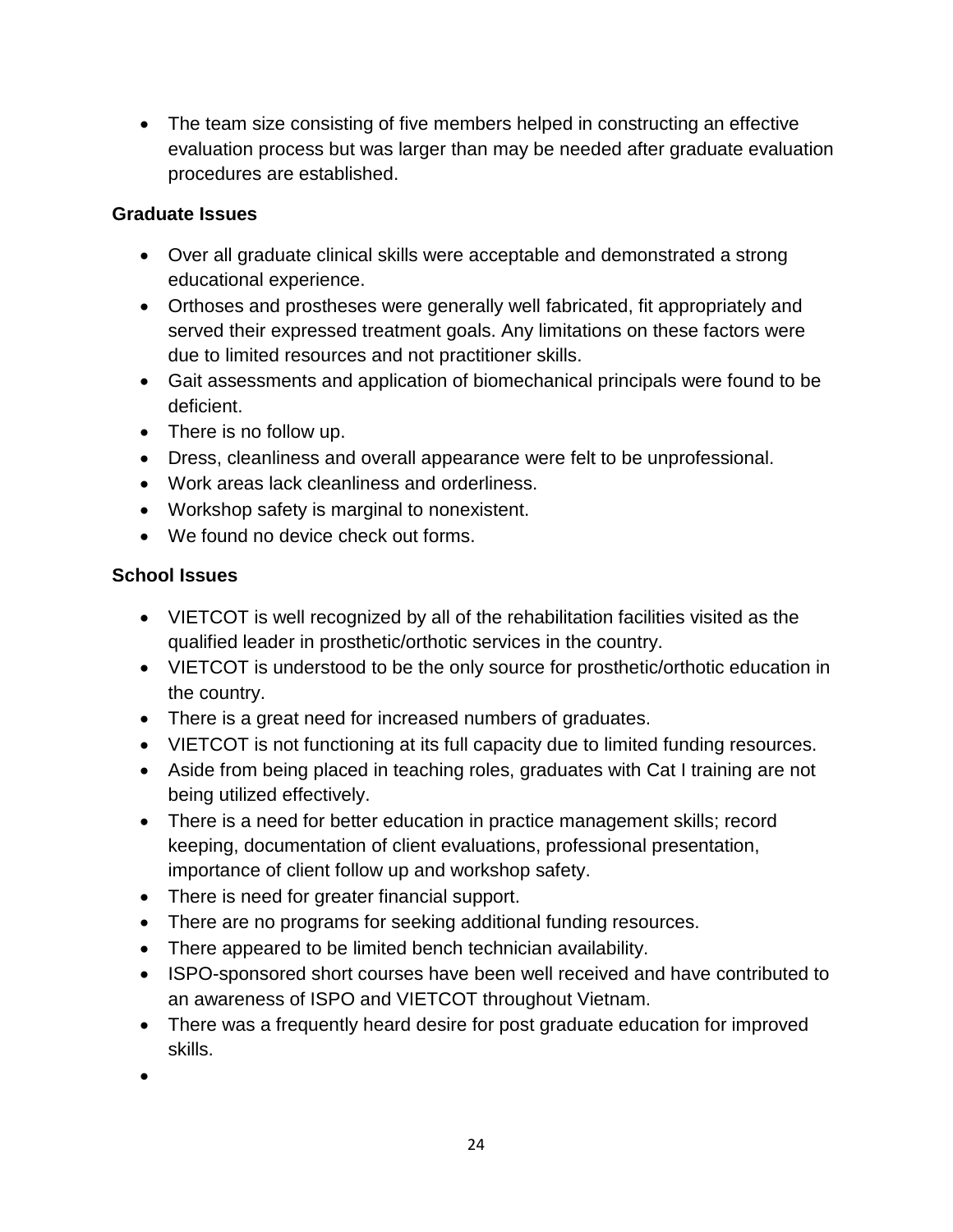## **Country Issues**

- There are an estimated 94,000 amputees with a projected 2,880 Prosthetist/Orthotist need.
- MOH and MOLISA function differently in how they provide services for persons with disabilities. This is problematic to efficient service delivery.
- Disabled Person Organizations except as sports clubs are prohibited by governmental policy.
- There are no CBR activities working with prosthetic/orthotic services.

#### **Recommendations**

The following recommendations can be elaborated on. They reflect brain storming by the team at the end of the field visit. Some may already be in effect and clearly they can be prioritized. They are meant as suggestions for improvements in each of the three areas.

#### **Evaluation Process**

- Careful preparation to include;
	- o Clear objective setting
	- o Site preparation for client and graduate confidentiality
	- o Familiarity with data forms
	- o Attention on interviewing techniques.
- Provide an introduction of the local context and existing prosthetic/orthotic activities for the evaluation team at the outset of a field visit.
- Keep in mind the importance of interviewing workshop administrators to gain better insight into operational issues.
- Develop/improve data gathering forms for future evaluation teams to use for school, service centers and country data gathering.
- Expanding the evaluation process to include centers and national prosthetic/orthotic resources.
- Provide detailed expectations to centers in advance of the visit to insure an efficient and thorough evaluation process,
	- o Types of clients, age and environment
	- o Types of devices, old and new, levels and components
	- o Work space for orderliness and confidentiality
	- o Available client records and forms and educational materials.
	- o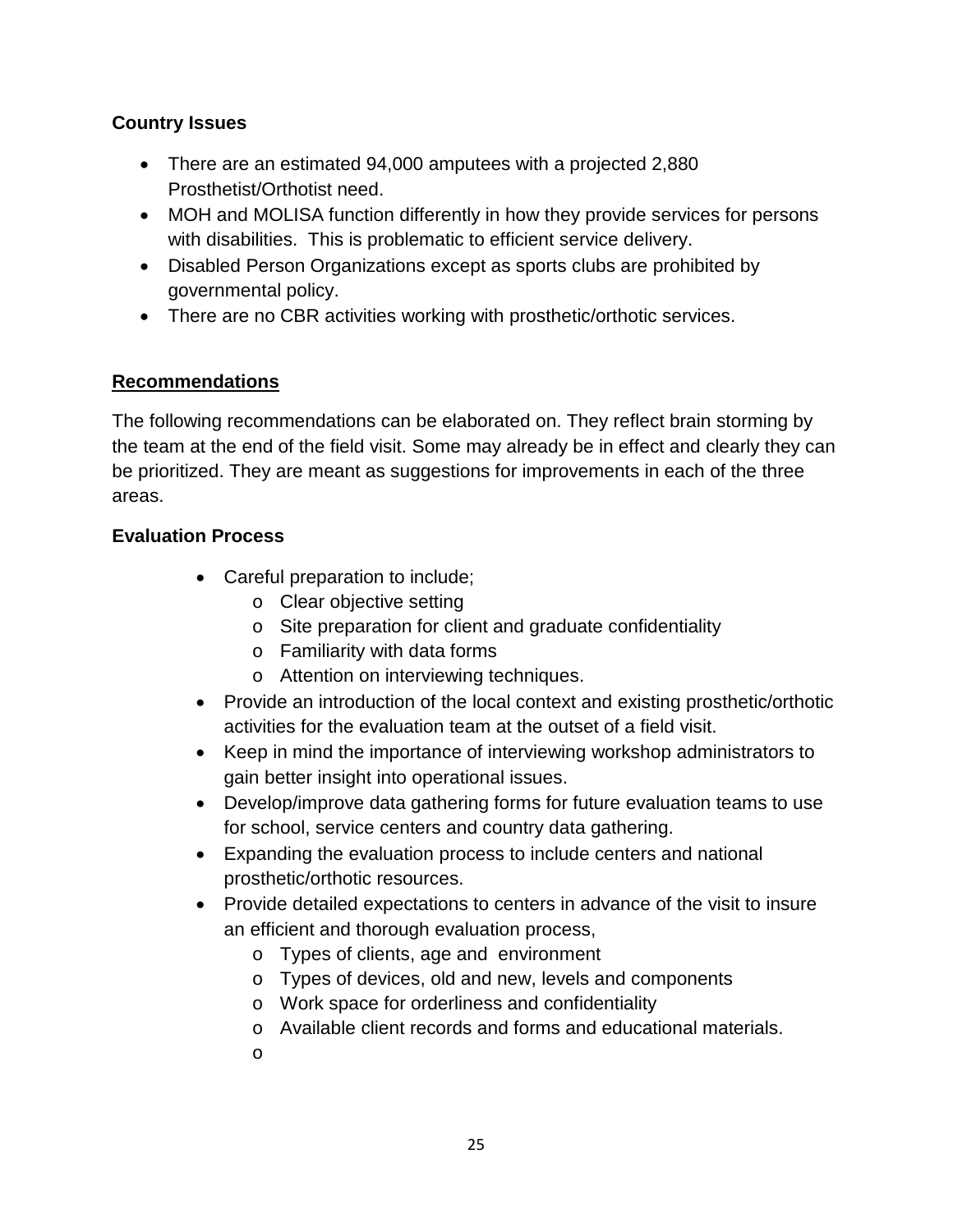# **VIETCOT**

- Consider a model where rehabilitation facilities desiring prosthetic/orthotic services pay for the education of students who would return and fill their needs.
- Sponsor seminars for physicians to help develop better prosthetic/orthotic awareness, team approach and cross discipline respect.
- Improve the understanding among graduates of:
	- o Documented evaluations
	- o Use of client and device check out forms
	- o The importance of accurate and complete record keeping
	- o Importance of client follow-up
	- o Cleanliness and organization of person and work space
	- o Professional appearance of clothing
	- o Safety in the workshop
	- o Poor working conditions reflects on the quality of education
- Develop a marketing strategy for the school
	- o To attract students
	- o To attract clients
	- o For fund raising
	- o To improve awareness of prosthetic/orthotic services in general
- Advocate for Disabled Persons Organizations this has recently been initiated by a June, 2010 Disability Law in Vietnam.
- Advocate for quality as an outcome measure rather than quantity.
- Better utilize CAT I graduates
	- o Specialized service provision situations
	- o Supervision of work shops
	- o Mentoring of Cat II workers
- Improve/update components made in country.
- Improve English skills for faculty and for all graduates as a means for continuing education in the field post graduation and for accessing international resources.
- Broaden the training of bench technicians in order to improve capacity in the workshop.
- Although we all profess the importance of the team approach to care this needs to be emphasized at the school as we saw little evidence of its practice in any of the workshops.
- Improve gait assessment skills and an understanding of gait biomechanics in graduates.
- Improved clinical understanding of residual limb care issues, Cerebral Palsy and diabetes as common pathologies deserving improved consideration and understanding.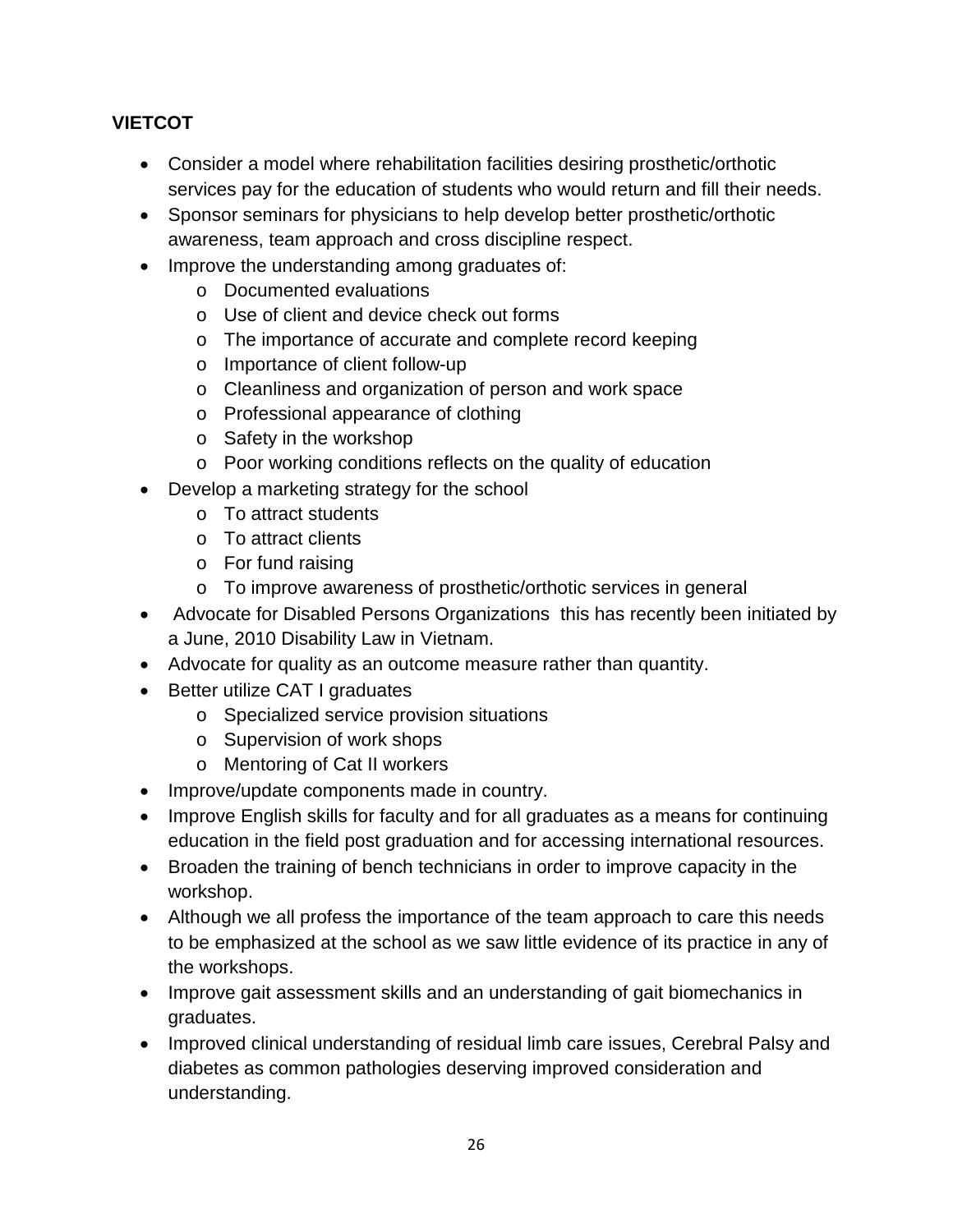#### **Future ISPO Considerations**

- Extend the evaluation process to include country needs, workshop facilities and prosthetic/orthotic service delivery in general.
- ISPO to review its scholarship award policies in order to address resource needs in Vietnam.
- Expand short courses and follow up topics with related follow up mentoring at the local level.
- Sponsor cross discipline seminars for physicians on the team approach, prosthetic/orthotic awareness and cross discipline respect.
- Develop a packet of client evaluation and patient education forms for use by schools. We saw none in use.
- Develop a postgraduate continuing education point system.
- Develop mentoring programs in schools for workshop administrators, physicians, and therapists directed to improved outcomes in effective prosthetic/orthotic delivery.
- ISPO should support and mentor VIETCOT in methods to advise government ministries in future efforts to further develop prosthetic/orthotic services in Vietnam.

# **Appendices:**

- a. Instructions for evaluation teams
- b. Orthotic data collection instrument
- c. Prosthetic data collection instrument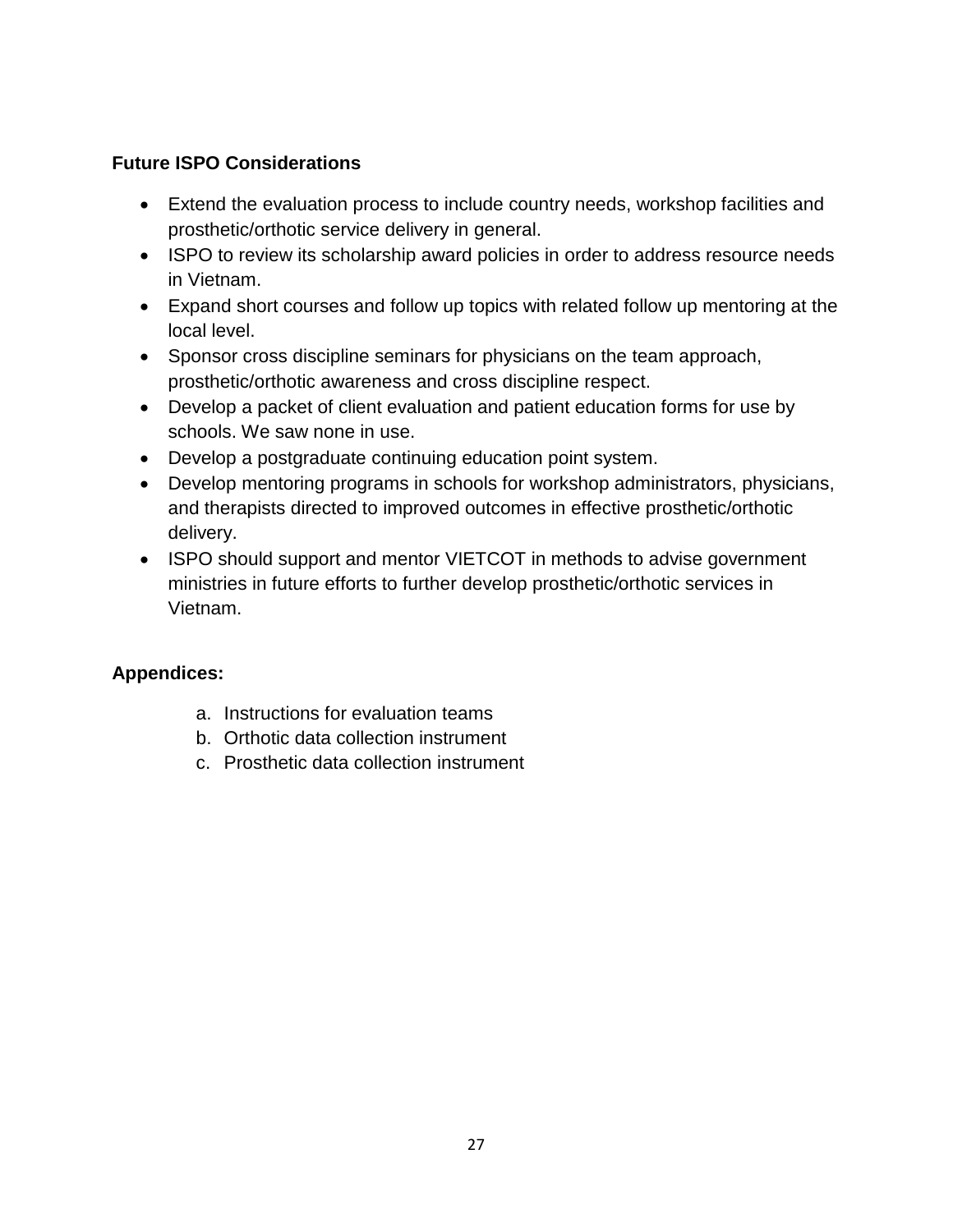#### **Interviewing Techniques and Evaluation Form Utilization**

- 1. Interviewing techniques
	- a. Ask open ended questions, avoid quizzing the graduate, but rather suggest that they tell you about their patient, tell you about their device, critique their own device, is there anything you would do differently? What factors are important to you, why, did you accomplish them? Get inside their head and discover what they are thinking.
- 2. Don't allow the language interpreter to interpret your questions, don't allow them to elaborate on them, insure that it is your question that they are asking and not one that gives away the answer to what you are looking for.
- 3. Don't criticize or make suggestions on what you would do unless the graduate asks you. Be sensitive to their feelings and the confidence the client has in them.
- 4. End with questions like, "Do you have anything you would like to add", "How do you think you did", "Do you have any questions of me"?
- 5. Remember the purpose is to evaluate how they are doing, not to test them.
- 6. Take time to complete the evaluation form and discussions after each client session.
- 7. Insure confidentiality and privacy for the evaluation process.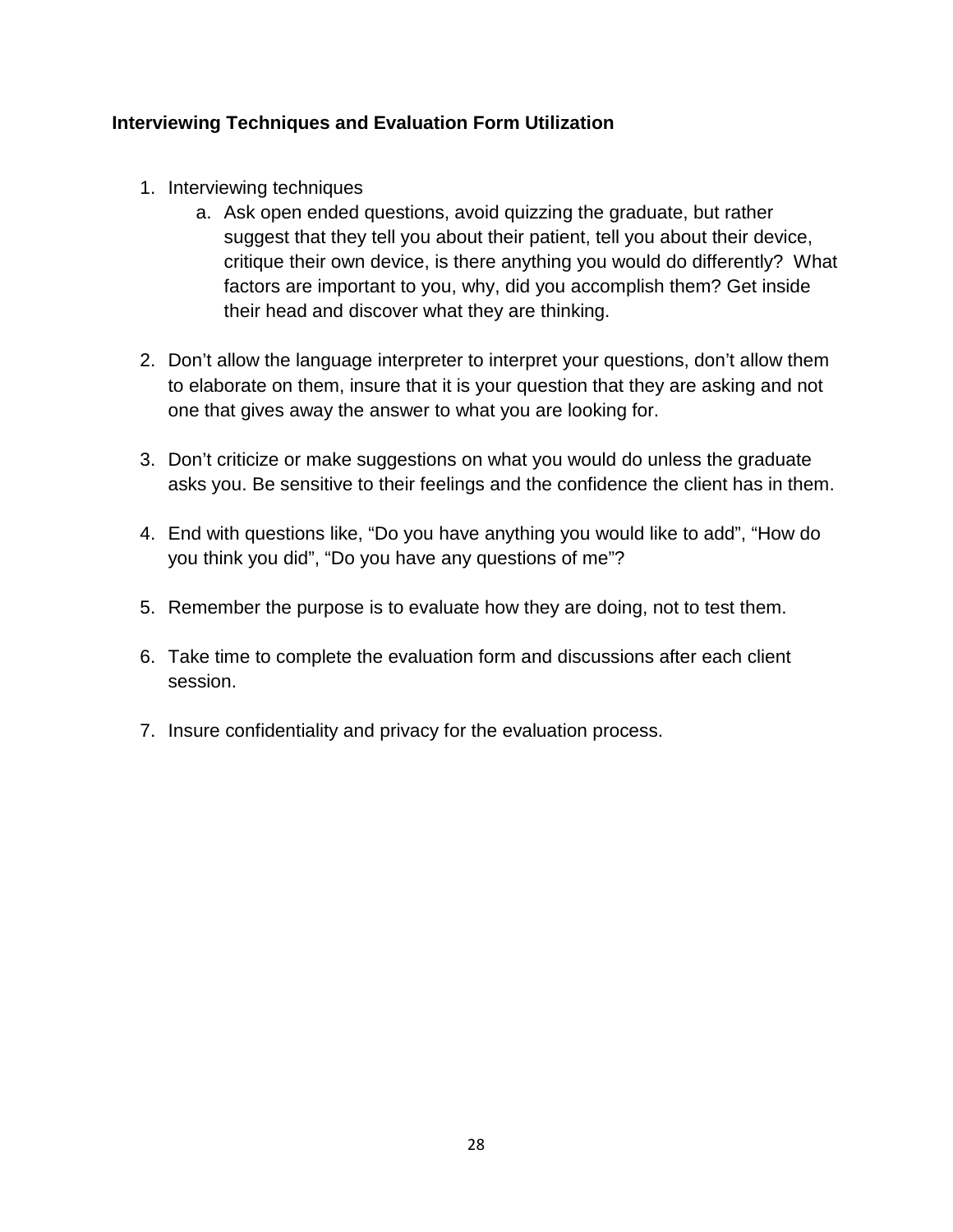# **Lower Limb Orthotics**

# **Service Provide Evaluation Form**

| <b>Section 1:</b> |                                                           |                                                                                                                         |
|-------------------|-----------------------------------------------------------|-------------------------------------------------------------------------------------------------------------------------|
|                   |                                                           |                                                                                                                         |
|                   |                                                           | Evaluation Site________________ Date_____________ Ministry______________________                                        |
|                   |                                                           |                                                                                                                         |
|                   |                                                           | Orthotic Provider (Graduate) ___________________________Year of Graduation__________                                    |
|                   |                                                           | School_________________Cat Level: I II Other_____________Gender M F                                                     |
|                   |                                                           |                                                                                                                         |
|                   |                                                           |                                                                                                                         |
| <b>Section 2:</b> | <b>Client Information</b> (Presented by service provider) |                                                                                                                         |
|                   |                                                           |                                                                                                                         |
|                   |                                                           |                                                                                                                         |
|                   |                                                           |                                                                                                                         |
|                   |                                                           |                                                                                                                         |
|                   |                                                           |                                                                                                                         |
|                   |                                                           |                                                                                                                         |
|                   |                                                           | Terrain <b>No.</b> 2008. 2014. 2015. 2016. 2017. 2018. 2019. 2019. 2019. 2019. 2019. 2019. 2019. 2019. 2019. 2019. 2019 |
|                   |                                                           |                                                                                                                         |

**Page 1 of 7**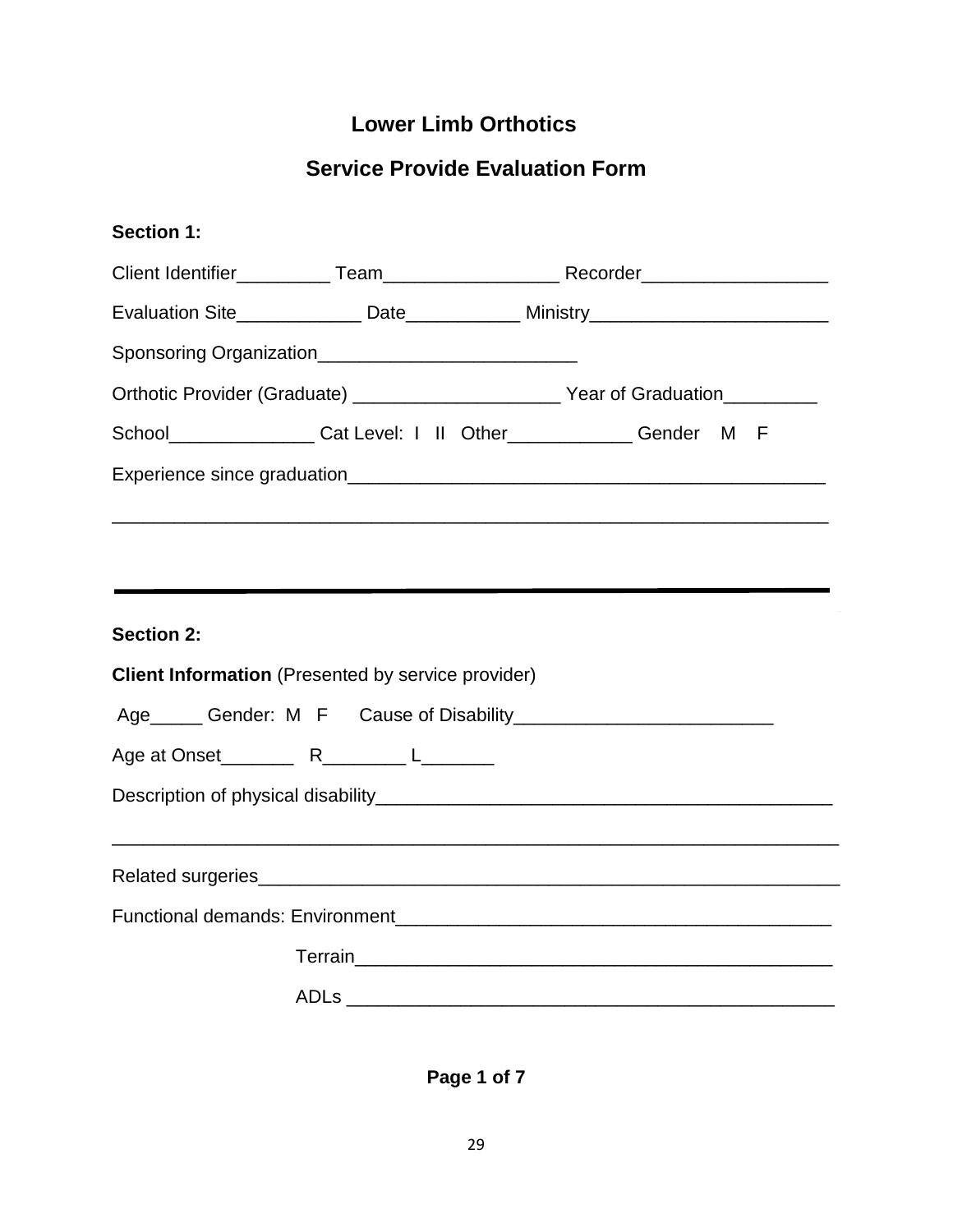Previous orthotic use example of the state of the state of the state of the state of the state of the state of the state of the state of the state of the state of the state of the state of the state of the state of the sta \_\_\_\_\_\_\_\_\_\_\_\_\_\_\_\_\_\_\_\_\_\_\_\_\_\_\_\_\_\_\_\_\_\_\_\_\_\_\_\_\_\_\_\_\_\_\_\_\_\_\_\_\_\_\_\_\_\_\_\_\_\_\_\_\_\_\_\_\_\_ **\_\_\_\_\_\_\_\_\_\_\_\_\_\_\_\_\_\_\_\_\_\_\_\_\_\_\_\_\_\_\_\_\_\_\_\_\_\_\_\_\_\_\_\_\_\_\_\_\_\_\_\_\_\_\_\_\_\_\_\_\_\_\_\_\_\_\_\_\_\_ Section 3: Patient assessment:**  Records available: Yes No Complete: Yes No Elaborate Is an adequate assessment recorded in the record?  $Y \cdot N$ Elaborate established and the set of the set of the set of the set of the set of the set of the set of the set of the set of the set of the set of the set of the set of the set of the set of the set of the set of the set o \_\_\_\_\_\_\_\_\_\_\_\_\_\_\_\_\_\_\_\_\_\_\_\_\_\_\_\_\_\_\_\_\_\_\_\_\_\_\_\_\_\_\_\_\_\_\_\_\_\_\_\_\_\_\_\_\_\_\_\_\_\_\_\_\_\_\_\_\_\_ Discuss with the orthotic provider Her/his evaluation of: Range of Motion Muscle Grading Leg Length Inequality Joint stability **Deformity** Pain, location and characteristics Sound leg function:  $100\%$  \_\_\_\_\_\_ 50% \_\_\_\_\_ 0% \_\_\_\_\_ Functional grade of client with orthosis  $I_$  [I\_\_\_\_\_\_\_ III\_\_\_\_\_\_ IV\_\_\_\_\_ Orthotic use: Intensive (full time) \_\_\_\_\_\_\_\_ Moderate (4-8hrs.)\_\_\_\_\_\_\_\_

Light (<4hrs) \_\_\_\_\_\_\_\_\_\_ Does not use\_\_\_\_\_\_\_\_\_\_\_\_\_

Does orthosis meet client's needs? Y N Explain\_\_\_\_\_\_\_\_\_\_\_\_\_\_\_\_\_\_\_\_\_\_\_\_\_\_\_\_\_\_\_\_\_\_

**Page 2 of 7**

\_\_\_\_\_\_\_\_\_\_\_\_\_\_\_\_\_\_\_\_\_\_\_\_\_\_\_\_\_\_\_\_\_\_\_\_\_\_\_\_\_\_\_\_\_\_\_\_\_\_\_\_\_\_\_\_\_\_\_\_\_\_\_\_\_\_\_\_\_\_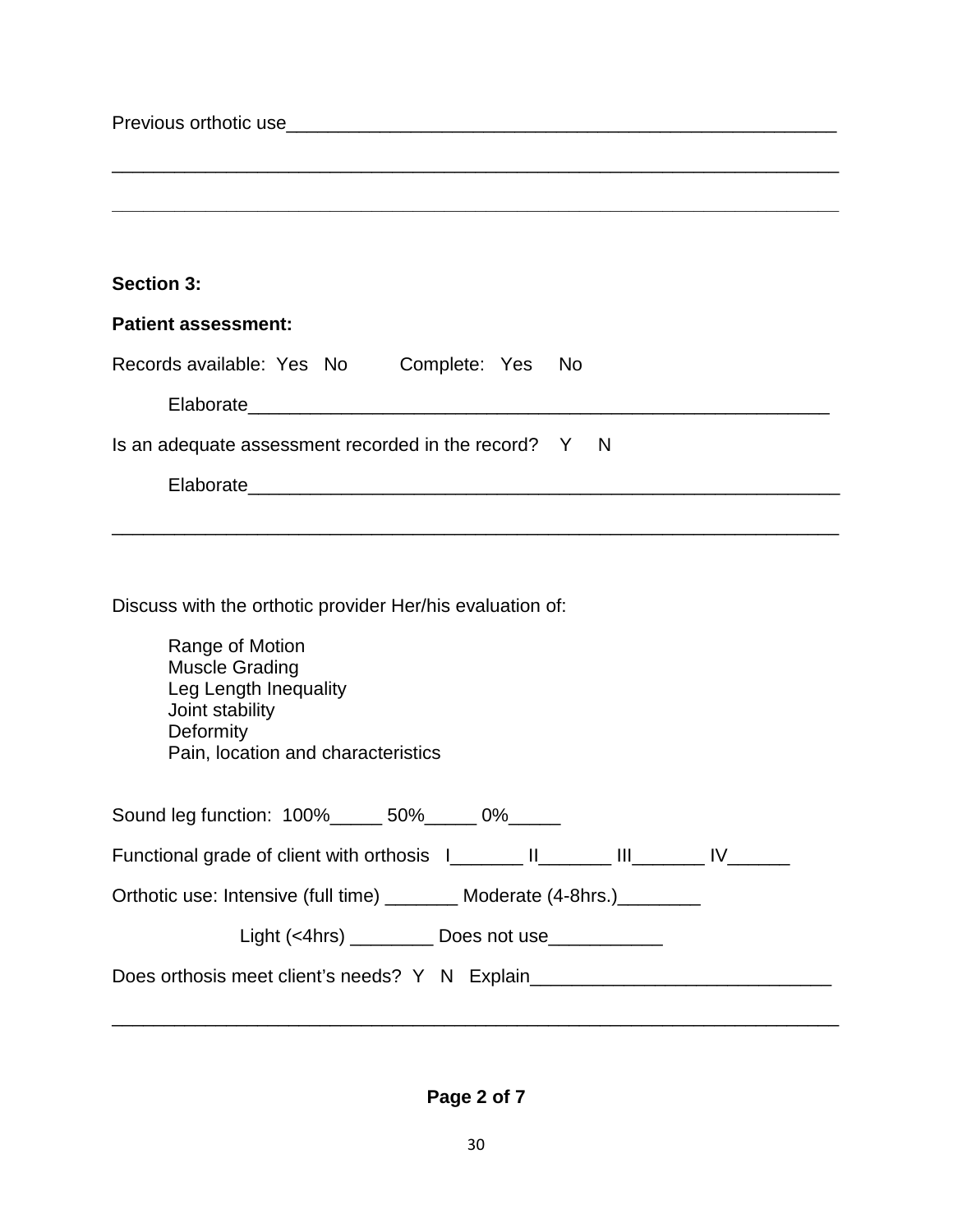| Is the device appropriate? Y N (Evaluators opinion) |  |
|-----------------------------------------------------|--|
|-----------------------------------------------------|--|

Explain\_\_\_\_\_\_\_\_\_\_\_\_\_\_\_\_\_\_\_\_\_\_\_\_\_\_\_\_\_\_\_\_\_\_\_\_\_\_\_\_\_\_\_\_\_\_\_\_\_\_\_\_\_\_\_\_\_\_\_\_\_\_\_\_

# **Section 4:**

| <b>Orthotic Construction and Durability</b>           |                    |  |  |
|-------------------------------------------------------|--------------------|--|--|
|                                                       |                    |  |  |
| Did the Service Provider fabricate this orthosis? Y N |                    |  |  |
| Age of orthosis: Right ____________ Left__________    |                    |  |  |
|                                                       |                    |  |  |
| Using most recent device? Right: Y N Left: Y N        |                    |  |  |
| Functional needs addressed:                           | Were goals met?    |  |  |
| Deformity                                             | Y N                |  |  |
| Paralysis                                             | Y N                |  |  |
| Instability                                           | Y N                |  |  |
| Wt. relief                                            | Y N                |  |  |
| LL Inequality                                         | Y N                |  |  |
| Construction adequate:                                |                    |  |  |
| <b>Foot Position</b>                                  | Y N                |  |  |
| <b>Foot Plate</b>                                     | Y.<br>N            |  |  |
| <b>Trim Lines</b>                                     | Y N                |  |  |
| Thigh shell volume                                    | Y N                |  |  |
| Leg shell volume                                      | Y N                |  |  |
| Joint selection                                       | N<br>Y.            |  |  |
| Joint alignment                                       | Y.<br>N            |  |  |
| Strap placement<br>Padding                            | Y.<br>N<br>N<br>Y. |  |  |
| Fit                                                   | Y<br>N             |  |  |

\_\_\_\_\_\_\_\_\_\_\_\_\_\_\_\_\_\_\_\_\_\_\_\_\_\_\_\_\_\_\_\_\_\_\_\_\_\_\_\_\_\_\_\_\_\_\_\_\_\_\_\_\_\_\_\_\_\_\_\_\_\_\_\_\_\_\_\_\_\_

**\_\_\_\_\_\_\_\_\_\_\_\_\_\_\_\_\_\_\_\_\_\_\_\_\_\_\_\_\_\_\_\_\_\_\_\_\_\_\_\_\_\_\_\_\_\_\_\_\_\_\_\_\_\_\_\_\_\_\_\_\_\_\_\_\_\_\_\_\_\_**

**Page 3 of 7**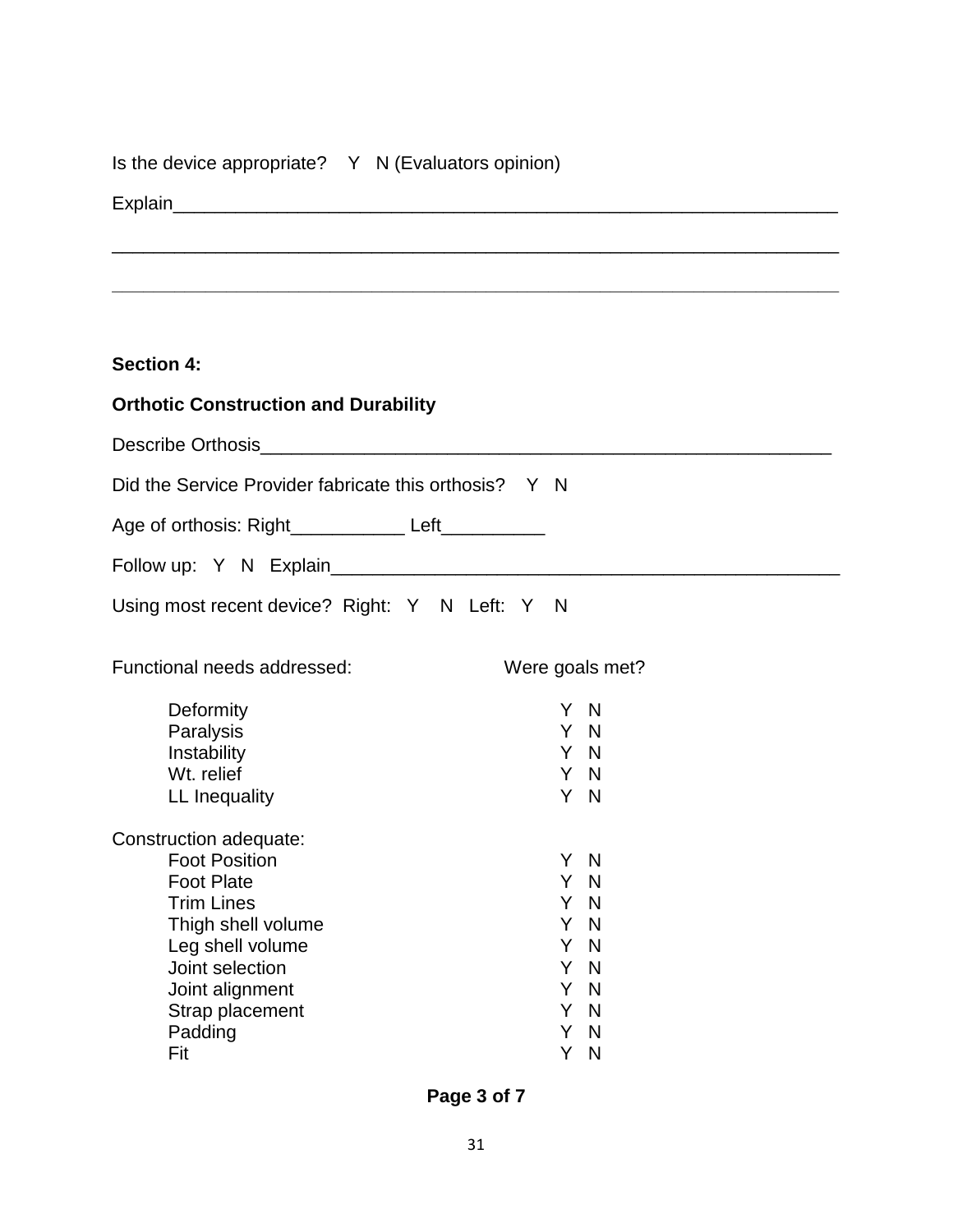| <b>Section 4 continued:</b> |  |
|-----------------------------|--|
| Materials:                  |  |
|                             |  |
|                             |  |
|                             |  |
|                             |  |
|                             |  |
|                             |  |
|                             |  |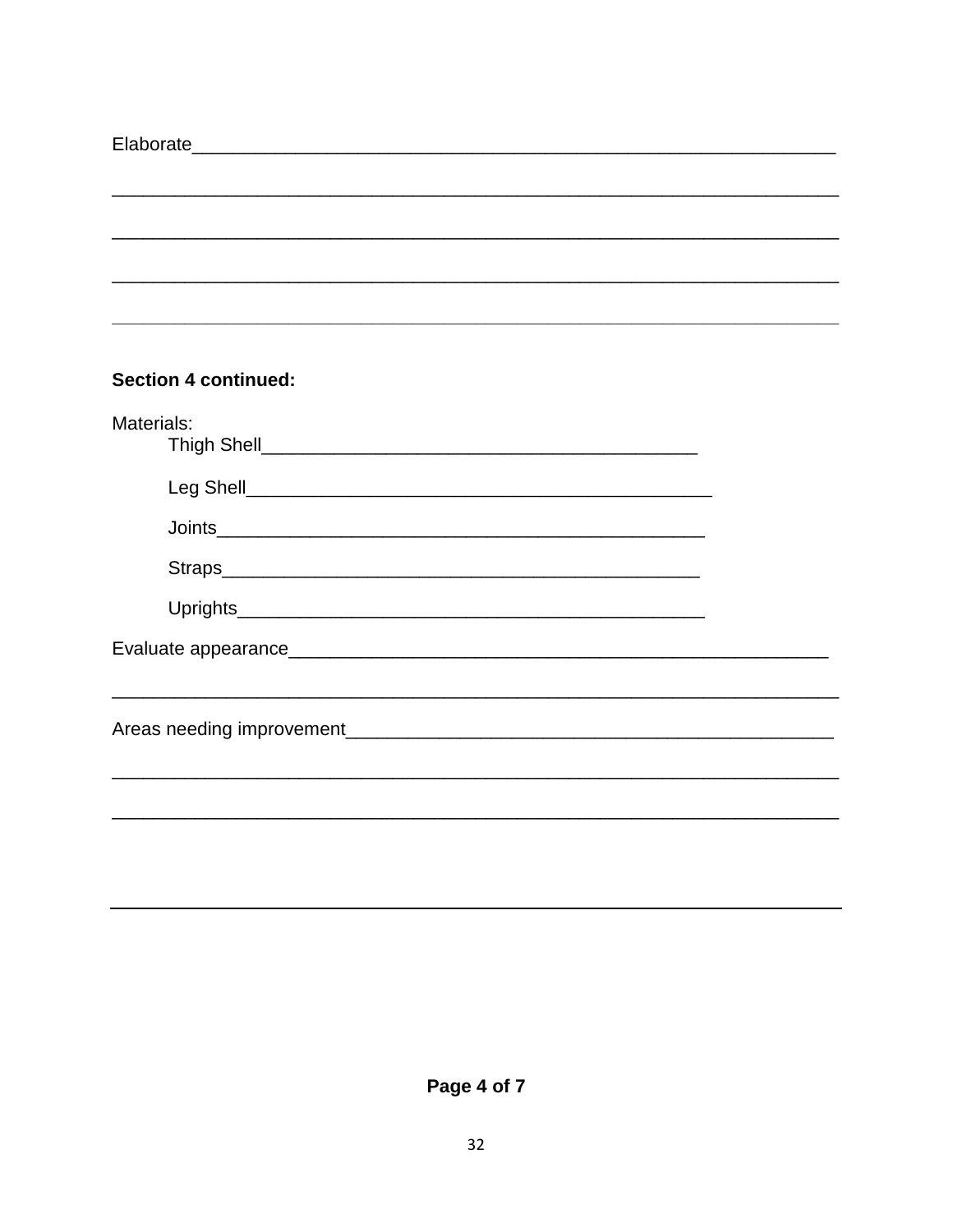# **Section 5:**

# Service Provider Discussion: (Needs to justify her/his conclusions)

| Selection of materials and components:                                                                                |  |  |
|-----------------------------------------------------------------------------------------------------------------------|--|--|
|                                                                                                                       |  |  |
| <b>Orthotic Fit:</b>                                                                                                  |  |  |
|                                                                                                                       |  |  |
|                                                                                                                       |  |  |
| <b>Section 5 continues:</b>                                                                                           |  |  |
| <b>Foot Position and Control:</b>                                                                                     |  |  |
|                                                                                                                       |  |  |
| <u> 1989 - Johann Barn, amerikan berkema dalam berkema dalam berkema dalam berkema dalam berkema dalam berkema da</u> |  |  |
| <b>Static and Dynamic Alignment:</b>                                                                                  |  |  |
|                                                                                                                       |  |  |
|                                                                                                                       |  |  |
| Joint selection and position:                                                                                         |  |  |
|                                                                                                                       |  |  |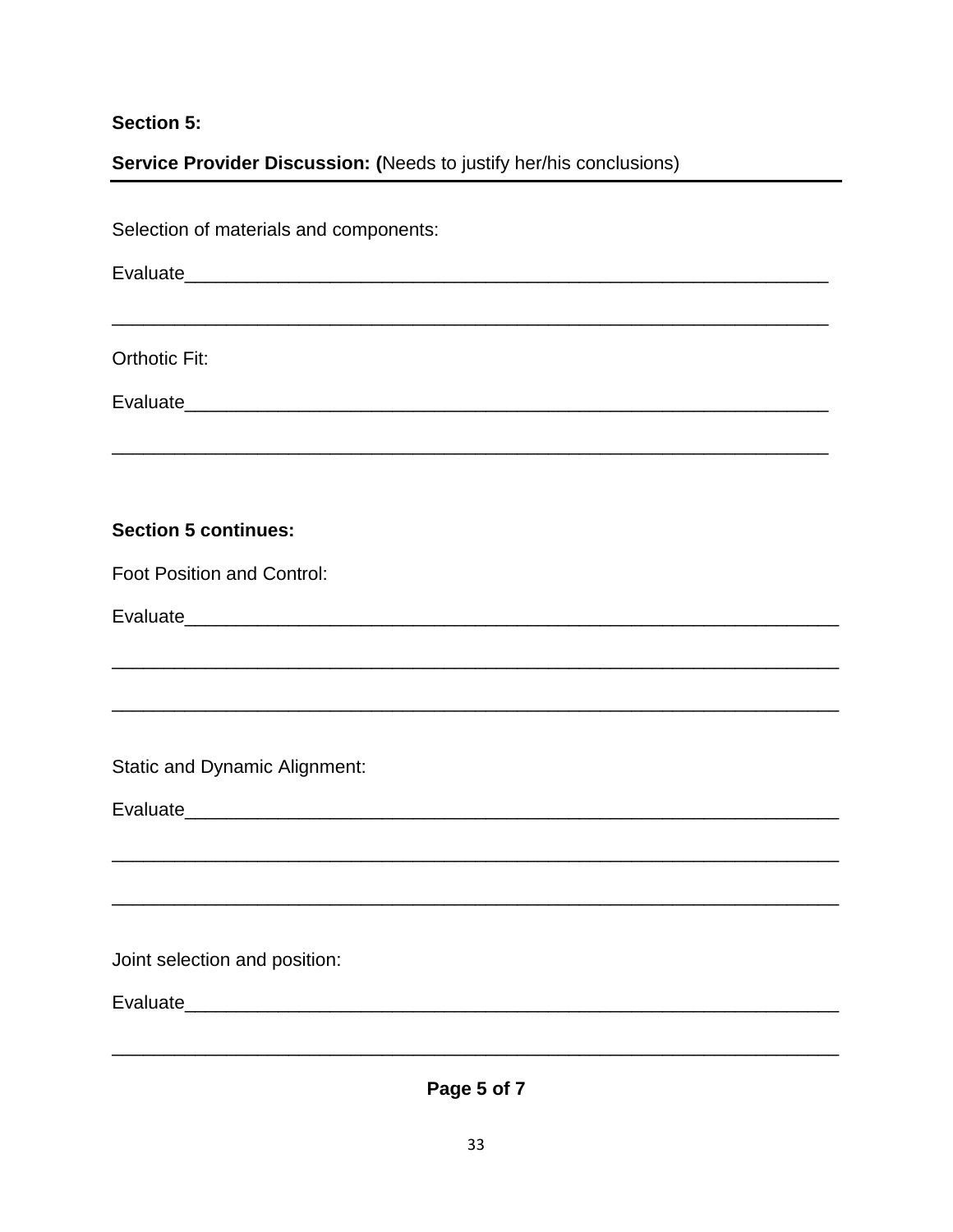Gait Deviations? How would this provided correct them?

| Craftsmanship: Good________ Acceptable________ Poor_______                                                                                                                                              |  |                                                                                                                                                                                                         |
|---------------------------------------------------------------------------------------------------------------------------------------------------------------------------------------------------------|--|---------------------------------------------------------------------------------------------------------------------------------------------------------------------------------------------------------|
| Is the orthosis appropriate for this patient? Y N (Graduate's opinion)<br>Quality of construction Excellent___ Good___ Fair___ Poor____                                                                 |  | ,我们也不能在这里的人,我们也不能在这里的人,我们也不能在这里的人,我们也不能在这里的人,我们也不能在这里的人,我们也不能在这里的人,我们也不能在这里的人,我们也                                                                                                                       |
| Does Service Provider agree with indications and adequacy of current orthosis?<br><u> 1989 - Johann Harry Harry Harry Harry Harry Harry Harry Harry Harry Harry Harry Harry Harry Harry Harry Harry</u> |  |                                                                                                                                                                                                         |
| Evaluator's                                                                                                                                                                                             |  | ,我们也不能在这里的时候,我们也不能在这里的时候,我们也不能在这里的时候,我们也不能会在这里的时候,我们也不能会在这里的时候,我们也不能会在这里的时候,我们也不<br>and the contract of the contract of the contract of the contract of the contract of the contract of the contract of |
|                                                                                                                                                                                                         |  |                                                                                                                                                                                                         |
|                                                                                                                                                                                                         |  |                                                                                                                                                                                                         |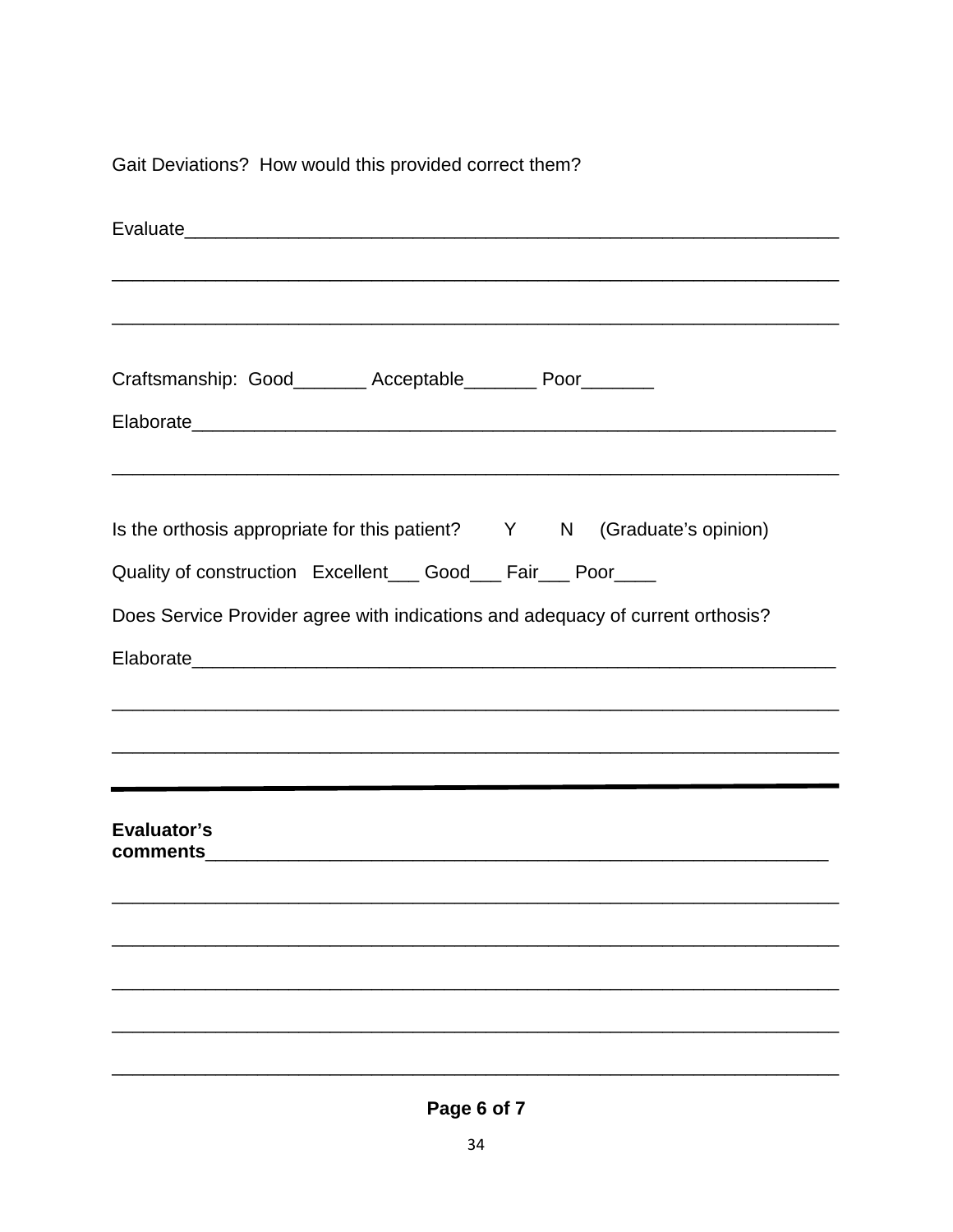| <b>Comments for</b> | school and the contract of the contract of the contract of the contract of the contract of the contract of the |  |  |  |
|---------------------|----------------------------------------------------------------------------------------------------------------|--|--|--|
|                     |                                                                                                                |  |  |  |
|                     |                                                                                                                |  |  |  |
|                     |                                                                                                                |  |  |  |
|                     |                                                                                                                |  |  |  |
|                     |                                                                                                                |  |  |  |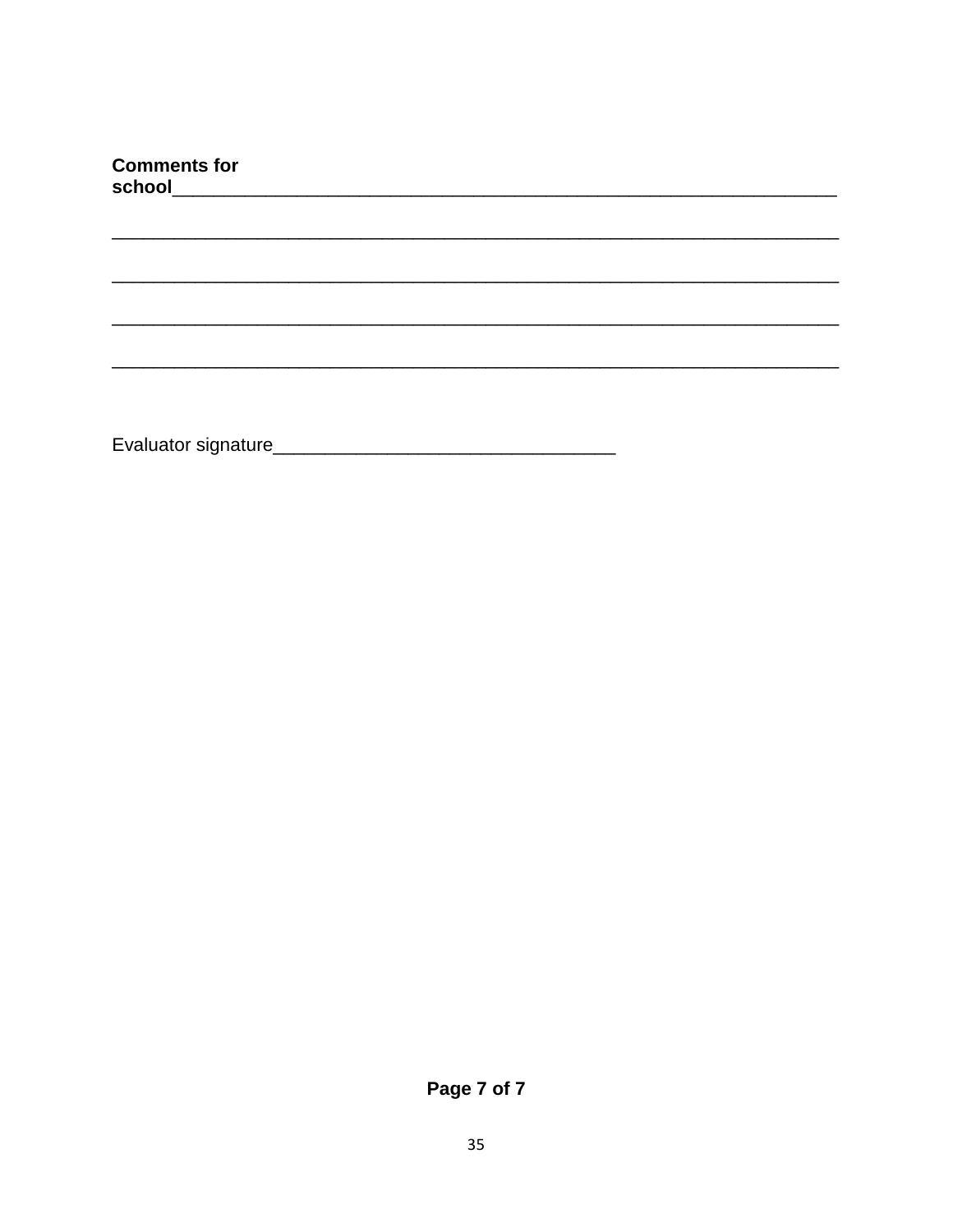# **Lower Limb Prosthetic Service Provide Evaluation Form**

# **Section 1:**

|                                                              |                                                                       | Evaluation Site________________ Date______________ Ministry_____________________                                        |  |
|--------------------------------------------------------------|-----------------------------------------------------------------------|-------------------------------------------------------------------------------------------------------------------------|--|
| Sponsoring Organization______________________________        |                                                                       |                                                                                                                         |  |
|                                                              |                                                                       |                                                                                                                         |  |
|                                                              | School__________________Cat Level: I II Other______________Gender M F |                                                                                                                         |  |
|                                                              |                                                                       |                                                                                                                         |  |
|                                                              |                                                                       |                                                                                                                         |  |
|                                                              |                                                                       |                                                                                                                         |  |
| <b>Section 2:</b>                                            |                                                                       |                                                                                                                         |  |
| <b>Client Information</b> (Presented by Prosthetic Provider) |                                                                       |                                                                                                                         |  |
|                                                              |                                                                       | Age_______ Gender: M F Year of Amputation__________ Level R_______ L______                                              |  |
|                                                              |                                                                       | Cause of Amputation______________________________Congenital_____________________                                        |  |
|                                                              |                                                                       |                                                                                                                         |  |
|                                                              |                                                                       |                                                                                                                         |  |
|                                                              |                                                                       | Terrain <b>No.</b> 2008. 2014. 2015. 2016. 2017. 2018. 2019. 2019. 2019. 2019. 2019. 2019. 2019. 2019. 2019. 2019. 2019 |  |
|                                                              |                                                                       |                                                                                                                         |  |
|                                                              |                                                                       |                                                                                                                         |  |
|                                                              |                                                                       |                                                                                                                         |  |

**Page 1of 6**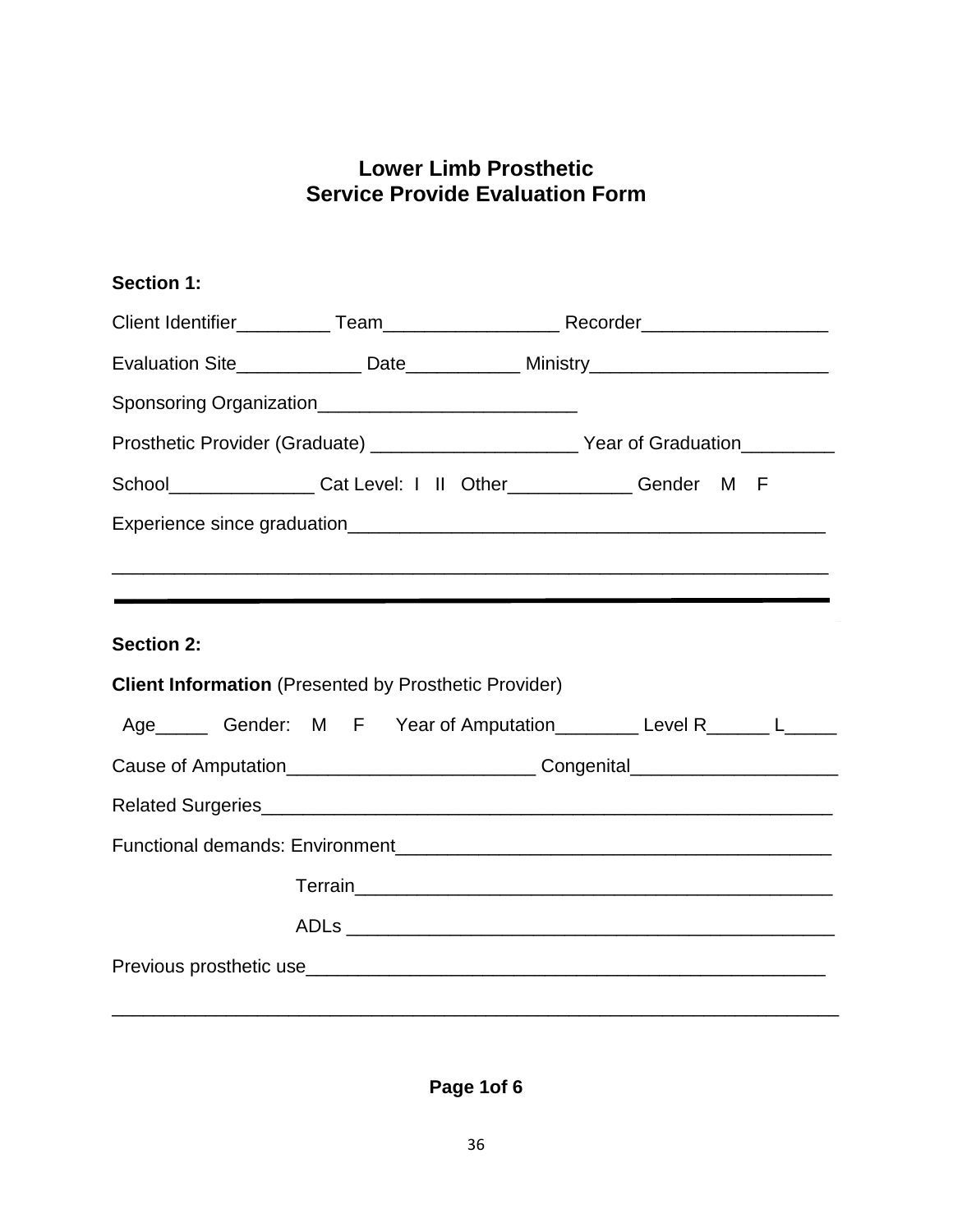# **Section 3:**

| <b>Patient assessment:</b>                                                                                                                                                                                                     |
|--------------------------------------------------------------------------------------------------------------------------------------------------------------------------------------------------------------------------------|
| Records available: Y N Complete: Y N                                                                                                                                                                                           |
|                                                                                                                                                                                                                                |
| Is an adequate assessment recorded in the record? Y N                                                                                                                                                                          |
| Is there follow up data in the chart? $Y \cap N$                                                                                                                                                                               |
| Discuss with Prosthetic Provider her/his evaluation of:                                                                                                                                                                        |
| <b>Residual Limb</b><br><b>Skin Condition</b><br>Range of Motion<br>Muscle Strength<br>Presence of Pain and its Characteristics<br><b>Level Pelvis</b>                                                                         |
| Elaborate experience and the state of the state of the state of the state of the state of the state of the state of the state of the state of the state of the state of the state of the state of the state of the state of th |
| Sound leg function: 100%______ 50%______ 0%______<br>Prosthetic use: Days per week ____________ Intensive (full time) _______________                                                                                          |
|                                                                                                                                                                                                                                |
| Moderate (4-8hrs.) Light (<4hrs) _________ Does not use_________________________                                                                                                                                               |
| Does prosthesis meet client's needs? Y N Does client agree? Y N<br>Did Prosthetic Provider perform an appropriate evaluation/assessment of client? Y N                                                                         |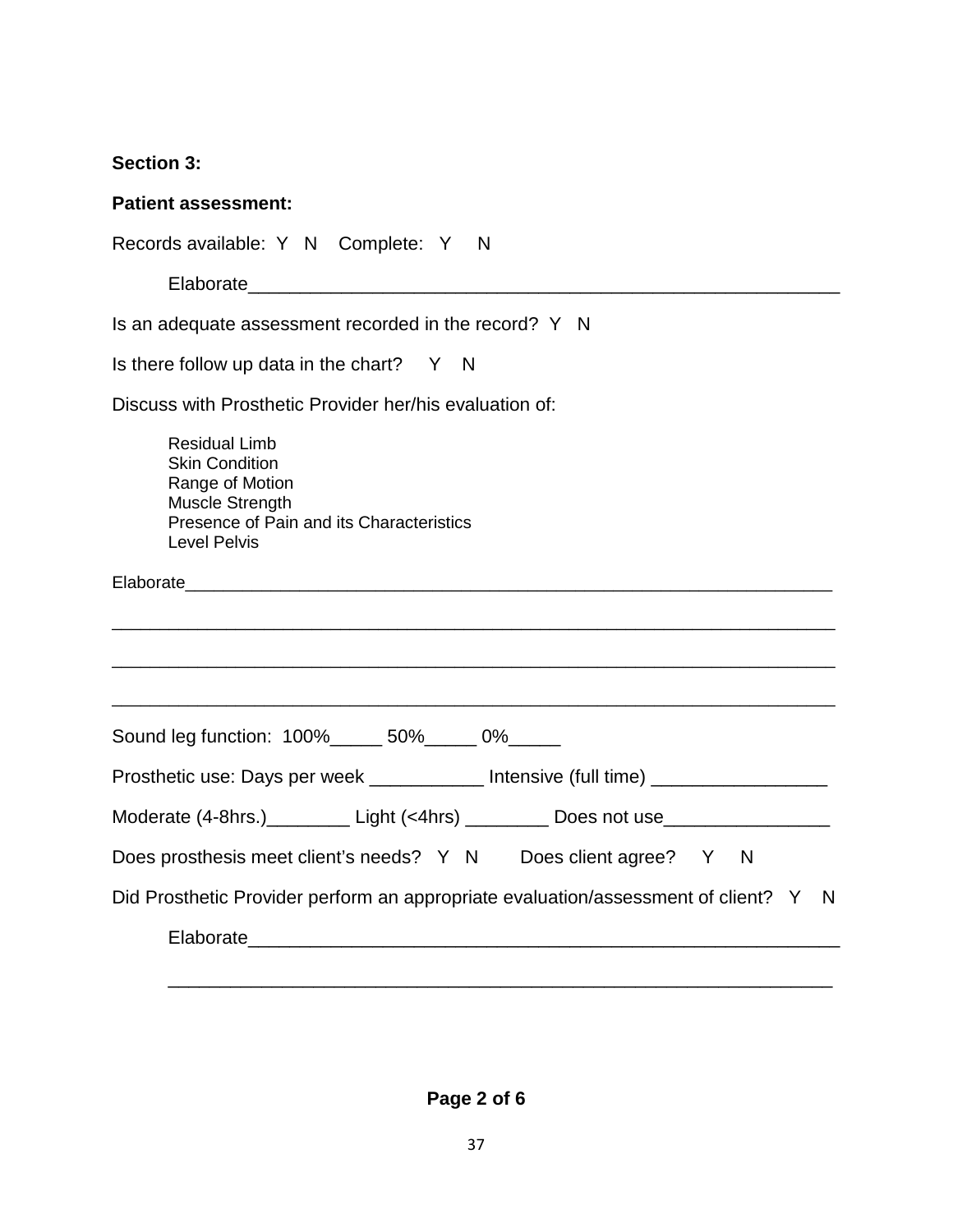# **Section 4:**

| <b>Prosthetic Components and Fabrication:</b><br>Did the service provider fabricate this prosthesis? Y N                 |                                                                                                           |              |                                                                                                              |              |  |                                                 |  |  |  |  |
|--------------------------------------------------------------------------------------------------------------------------|-----------------------------------------------------------------------------------------------------------|--------------|--------------------------------------------------------------------------------------------------------------|--------------|--|-------------------------------------------------|--|--|--|--|
|                                                                                                                          |                                                                                                           |              |                                                                                                              |              |  | Age of device: Right____________ Left__________ |  |  |  |  |
|                                                                                                                          |                                                                                                           |              |                                                                                                              |              |  |                                                 |  |  |  |  |
| <b>Prosthetic Design</b><br>Right   Left<br>Exoskeletal                                                                  | <b>Socket Material</b><br>Thermoplastic                                                                   | Right   Left | <b>Socket Design</b><br>Quadrilateral                                                                        | Right Left   |  |                                                 |  |  |  |  |
| Endoskeletal<br><b>Total contact</b><br>Open Ended                                                                       | <b>Laminated Resin</b><br>Aluminum<br>Wood<br>Other                                                       |              | <b>Ischial Containment</b><br><b>PTB</b><br><b>PTS</b><br>Other                                              |              |  |                                                 |  |  |  |  |
| <u>Foot</u><br>Right   Left<br>Single axis<br>Multi axis<br><b>SACH</b><br>Molded SACH<br><b>Energy storing</b><br>Other | <b>Suspension</b><br>Vacuum<br>Vacuum/sleeve<br>Supracondylar<br>Cuff Strap<br>Waist belt/corset<br>Other | Right  Left  | <b>Knee Joint</b><br>Swing phase<br>Stance phase<br>Polycentric<br>Uni-axial<br>Side bars<br>Locked<br>Other | Right   Left |  |                                                 |  |  |  |  |
| Other, describe                                                                                                          |                                                                                                           |              |                                                                                                              |              |  |                                                 |  |  |  |  |
| Is Socket/Suspension appropriate? Y                                                                                      |                                                                                                           | N            |                                                                                                              |              |  |                                                 |  |  |  |  |

**Page 3 of 6**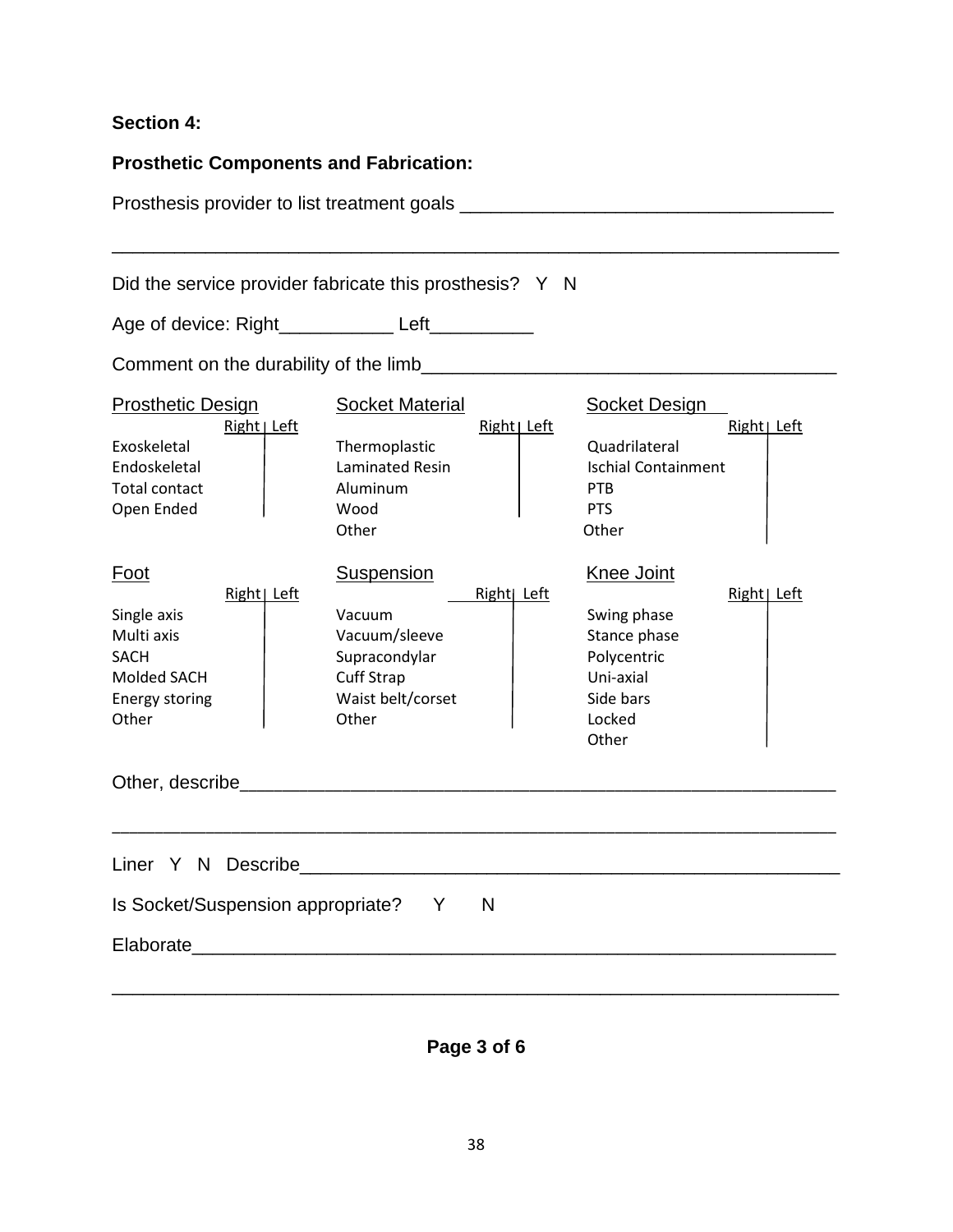# **Section 5:**

| <b>Service Provider Discussion: (Needs to justify her/his conclusions of current</b><br>Prosthesis) (Team to evaluate techniques and comment) |  |  |  |  |
|-----------------------------------------------------------------------------------------------------------------------------------------------|--|--|--|--|
| Functional grade of client with prosthesis I________ II________ III________ IV_______                                                         |  |  |  |  |
| Is pelvis level? Y N Observe provider                                                                                                         |  |  |  |  |
| Selection of above components:                                                                                                                |  |  |  |  |
|                                                                                                                                               |  |  |  |  |
| <u> 1989 - Andrea Santa Alemania, amerikana amerikana amerikana amerikana amerikana amerikana amerikana amerikan</u>                          |  |  |  |  |
| Is socket fit satisfactory? Y N                                                                                                               |  |  |  |  |
|                                                                                                                                               |  |  |  |  |
|                                                                                                                                               |  |  |  |  |
|                                                                                                                                               |  |  |  |  |
|                                                                                                                                               |  |  |  |  |
| Is static and dynamic alignment satisfactory? Y N                                                                                             |  |  |  |  |
|                                                                                                                                               |  |  |  |  |
|                                                                                                                                               |  |  |  |  |
|                                                                                                                                               |  |  |  |  |
| Is joint position satisfactory? Y N                                                                                                           |  |  |  |  |
| Elaborate<br><u> 1980 - Jan Barbara (j. 1980)</u>                                                                                             |  |  |  |  |
|                                                                                                                                               |  |  |  |  |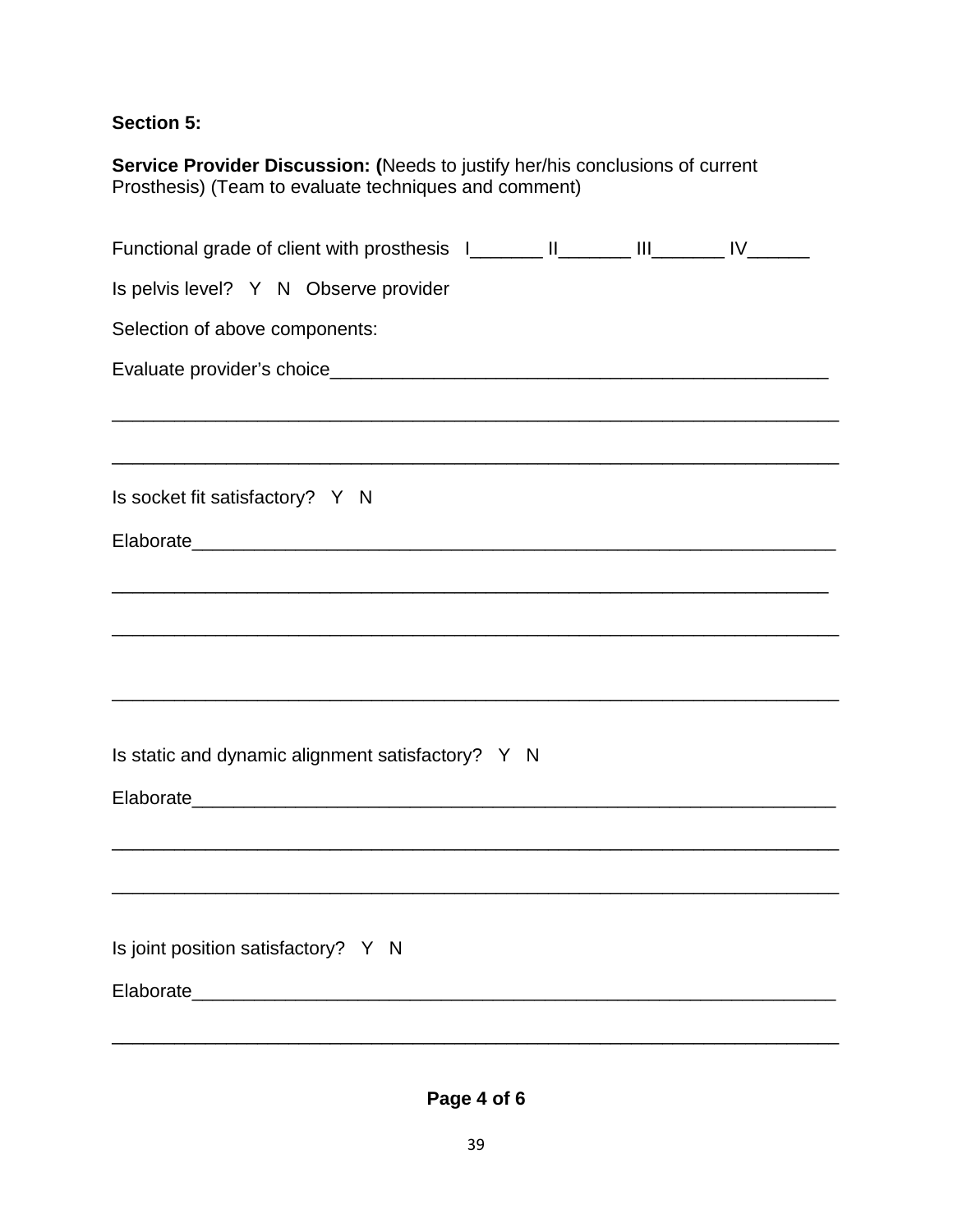| Is foot position satisfactory? Y N                                                                                    |
|-----------------------------------------------------------------------------------------------------------------------|
|                                                                                                                       |
|                                                                                                                       |
| Were gait deviations identified? Y N                                                                                  |
|                                                                                                                       |
|                                                                                                                       |
| Craftsmanship: Good________ Acceptable________ Poor_______                                                            |
|                                                                                                                       |
|                                                                                                                       |
|                                                                                                                       |
| Does Service Provider agree with the appropriateness of current prosthesis? Y N                                       |
|                                                                                                                       |
| <u> 1989 - Johann John Stoff, deutscher Stoffen und der Stoffen und der Stoffen und der Stoffen und der Stoffen u</u> |
|                                                                                                                       |
| Did Provider take into consideration the client's environment and needs in prosthetic<br>choice? Y N                  |
|                                                                                                                       |
|                                                                                                                       |
|                                                                                                                       |

Page 5 of 6